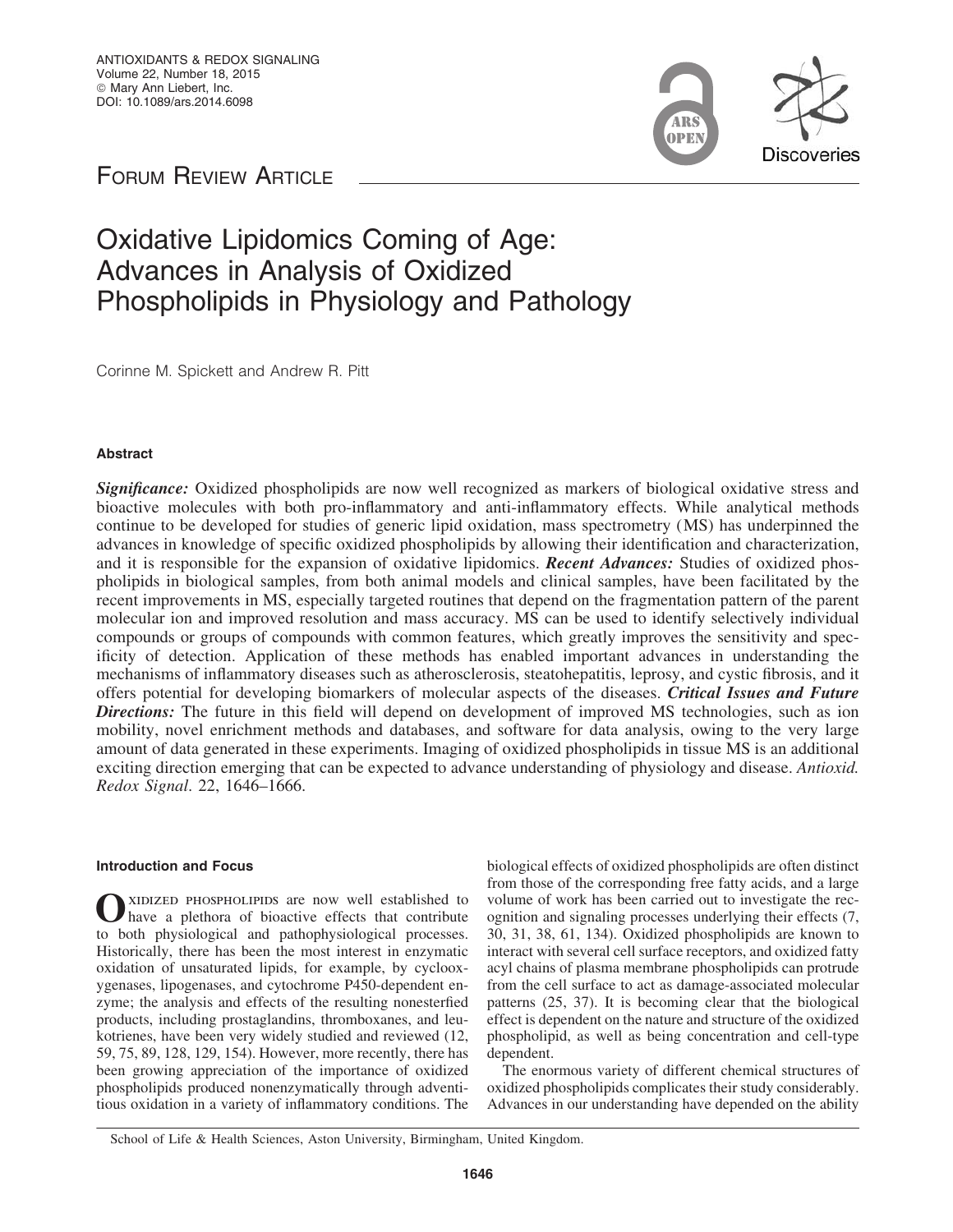to separate heterogeneous mixtures of oxidized phospholipids derived from biological samples and elucidate their structures, which has largely relied on analytical techniques that can provide molecular-level detail such as mass spectrometry (MS), and developments in MS technology have been critical to the increased recognition of the importance of oxidized phospholipids.

This article focuses on the analysis of oxidized glycerophospholipids, and it explores why MS is such an informative and useful method to study them. Recent developments in MS technology that enhance its application to complex biological samples are described, and examples of the knowledge obtained regarding specific oxidized phospholipids and their levels*in vivo* are given. The major focus is on the use of liquid chromatography mass spectrometry to study oxidized phosphatidylcholines (PCs) and ethanolamines, reflecting the balance within the literature, but a brief mention of other approaches and phospholipids is included. The aim of the article is to give nonexperts interested in studying phospholipid oxidation an overview of both the potential and the complexity of MS approaches.

#### Types of Lipid Oxidation Products

One of the challenges in the analysis of oxidized phospholipids is their extensive heterogeneity, which is a consequence of the large number of phospholipids that exist and the variety of oxidants that can modify them. The oxidation products formed from phospholipids depend on the type of oxidation (free radical *versus* two electron attack) and the structure of the phospholipid in question. Free radical attack leads to lipid peroxidation through well-characterized pathways that have been extensively reviewed (87, 94, 105, 115, 120). Phospholipids containing polyunsaturated fatty acyl chains (PUFAs), such as arachidonic, eicosapentaenoic, or docosahexaenoic acids, are most vulnerable to this sort of oxidative attack. In contrast, hypohalous acids (derived from the myeloid cell enzymes myeloperoxidase and eosinophil peroxidase) and some reactive nitrogen species can additionally attack lipids containing mono-unsaturated fatty acids, the vinyl ether bond of plasmalogens, or reactive headgroups such as phosphoethanolamine or phosphoserine. The extensive variety of possible products includes fulllength oxidation products, chain-shortened phospholipids, and the corresponding fragments of the oxidized fatty acyl chains, of which the aldehydes malondialdehyde and 4-hydroxy-*trans*-2-nonenal are well-known examples (7, 8). The full-length oxidation products vary from simple modifications (hydroperoxides, hydroxides, epoxides, and ketones) to more complex products such as those resulting from cyclization (*e.g*., isoprostane-like structures and cyclopentenone rings) or further rearrangements (*e.g*., ring opening to yield isolevuglandins) (Fig. 1). The structures of some of the most commonly studied and detected oxidized phospholipids are shown in Figure 2.

## Approaches to Phospholipid Analysis

Traditional methods for detecting lipid oxidation products can broadly be divided into those that depend on chemical reactions with reagents, immunoassays, or separation techniques (Fig. 3). Initial products of radical attack on phospholipids contain carbon-centered or oxygen-centered radicals, so electron spin resonance spectroscopy (ESR or EPR) with spin traps can be used to detect them (77). A recent example is the use of a-(4-pyridyl-1-oxide)*-N-tert*-butyl nitrone (POBN) to stabilize the radical products of docosapentaenoic acid (C22:5) in an online LC-ESR system

FIG. 1. Generic structures of most commonly investigated esterified products of phospholipid oxidation. Phospholipids containing arachidonate (C20:4) and linoleate (C18:2) are highly abundant and common sources of oxidized phospholipids. "R" indicates the glycerophospho headgroup to which the oxidized structures shown are esterified. The 20-carbon structures shown in (a, b) derive specifically from arachidonate, but analogous products exist for linoleate, eicosapentenoate (C20:5), and other polyunsaturated fatty acids. Truncated products (c) can derive from either phospholipid.

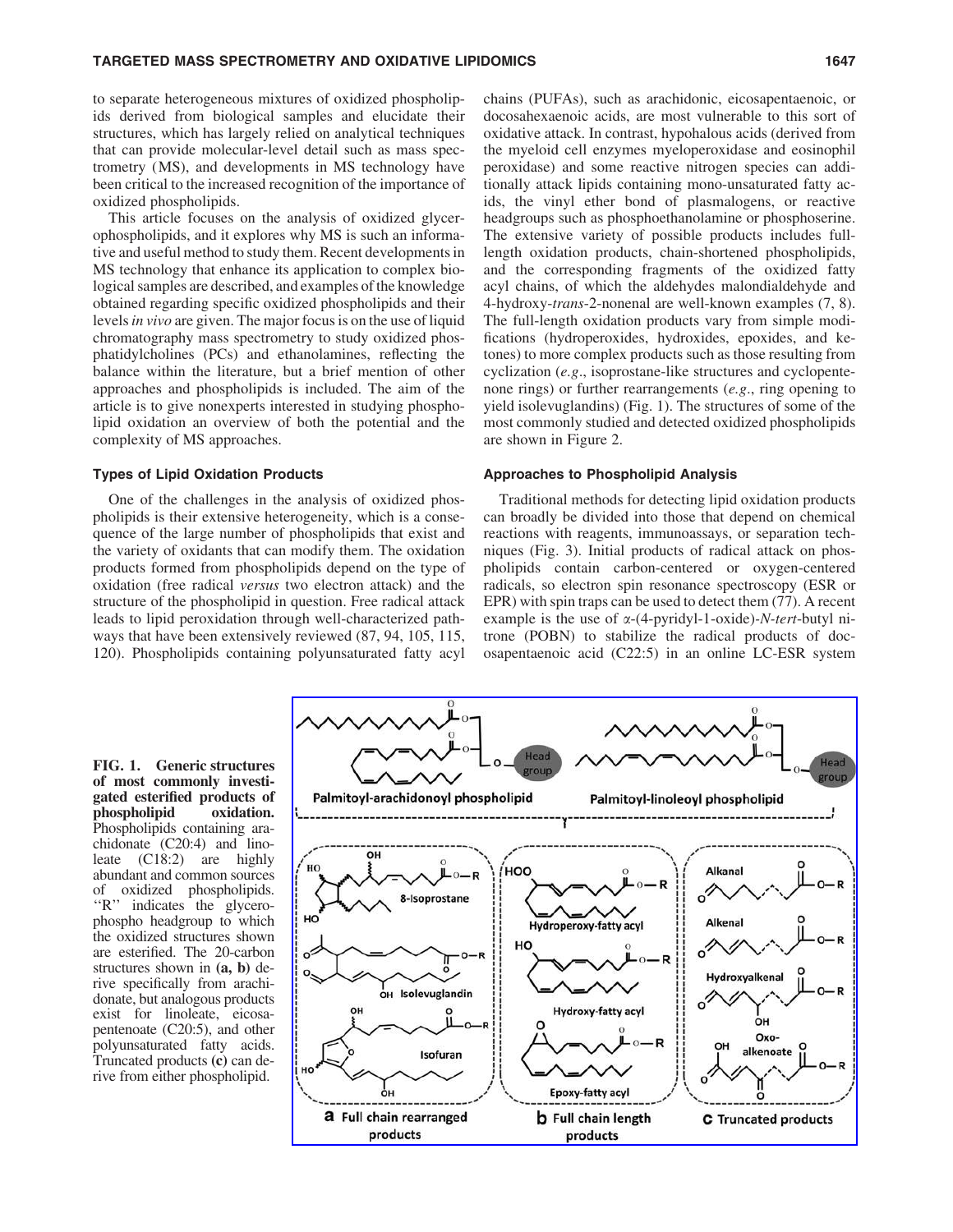

FIG. 2. Examples of some commonly analyzed oxidized phospholipids.

(96). However, it remains difficult to apply this technique to complex biological samples, and a more common approach is to use colorimetric or fluorimetric assays for nonradical products. Most phospholipid oxidation products do not contain extended chromophores and cannot be detected in the visible range without a reaction with compounds that generate better chromophores or fluorophores. There are assays for the detection of hydroperoxide groups, such as iodometric titration (54), FOX assays (143), and isoluminol-dependent assays (80, 146). Commonly used assays for aldehydes or ketones are based on a reaction with 2,4-dinitrophenyl hydrazine (81, 137), cyclohexanedione, or pentafluorobenzyl hydroxylamine (81, 120). Many variations of these assays exist and have been used to investigate the occurrence of lipid oxidation in extracts of biological samples (120). Hydroperoxide-reactive fluorogens also offer the possibility of tissue imaging of lipid peroxidation. The hydrophobic compound diphenyl-1-pyrenylphosphine (DPPP) is oxidized fairly selectively by lipid hydroperoxides (owing to its localization in nonpolar areas) and has been used to demonstrate the formation of lipid peroxides in rat pulmonary microvascular endothelium during ischemia *ex vivo* (76).



FIG. 3. Overview of methods for analysis of oxidized phospholipids. To see this illustration in color, the reader is referred to the web version of this article at www.liebertpub .com/ars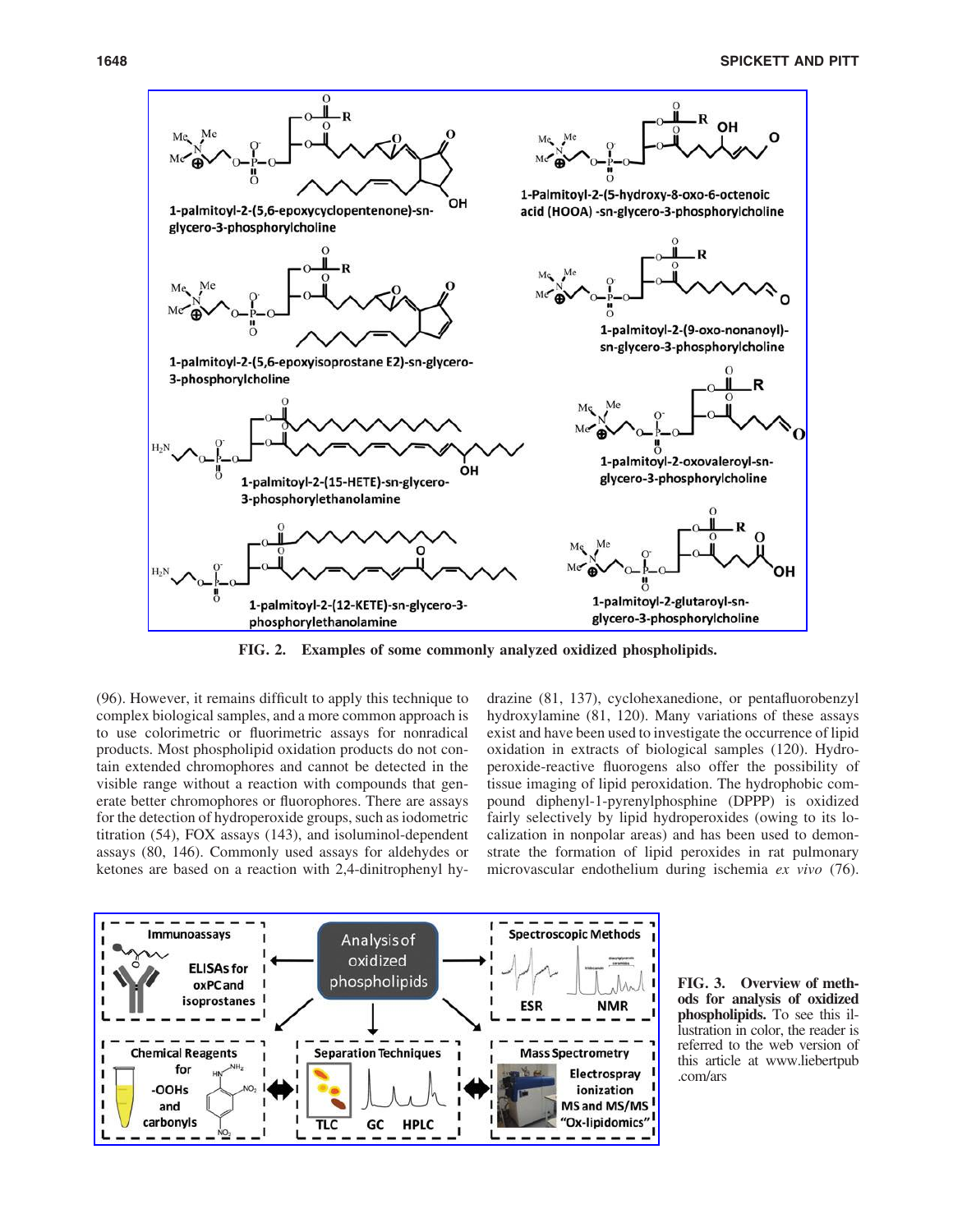However, it is difficult to extend this approach to whole animal studies because of the toxicity of DPPP.

A limitation of all of these assays is that they are not specific for individual products, but rather for classes of products, so they are only suitable if a global measure of oxidative damage is required. Depending on the complexity of the sample, this issue can be partly addressed during chromatographic separation before detection. Basic methods such as thin layer chromatography continue to be used for separating different classes of lipids (70, 110, 135). Gas chromatography (GC) is a popular separation method for modified fatty acids and improved methods continue to be reported, for example, in separation of epoxy fatty acids from hydroxy and un-modified fatty acids (83). Coupling GC to MS provides additional structural information based on the fragmentation profile of the analytes. The ionization methods typically used in such instruments are high energy, such as electron impact or chemical ionization, and should not be confused with the low energy ionization methods discussed later. GC-MS is widely regarded as the best method for quantification of isoprostanes (17, 63) and has also been used for hydroperoxides and hydroxides of fatty acids (120, 130). However, it is less convenient for oxidized phospholipids, which must first be hydrolyzed to free fatty acids (150), so important structural information is lost. In contrast, high-performance liquid chromatography (HPLC) is ideal for separating oxidized and native phospholipids, and it is readily interfaced to a range of detector types. Moreover, it interfaces well to soft ionization MS, which, as discussed subsequently in this review, has advantages for analysis of phospholipid oxidation products.

Immunoassays such as ELISAs and radioimmunoassays offer an entirely different approach to detecting oxidized phospholipids. They are usually highly sensitive but depend on the availability of selective antibodies. Immunoassays for nonesterified lipid oxidation products such as  $F_2$ -isoprostanes (139) and 8-*iso*-prostaglandin F2a (63, 137) have been available for many years, but there are several problems with them (130) and the best method for analysis of free isoprostanes is either GC-MS (67, 79, 103) or LC-MS methods (93, 150). Natural antibodies of the IgM class that recognize phosphocholine-containing lipids (*e.g*., T15; (22) and refs therein) were found to have identical variable regions (and therefore antigens) to more recently characterized natural antibodies (the E0 series), found at high levels in ApoEdeficient mice (29). The antibody E06 has been thoroughly characterized and found to recognize both free oxidized PCs (especially POVPC) and PC adducts to LDL and albumin. A chemiluminscent ELISA for oxPC-modified LDL has now been developed using E06 and applied extensively to studies of lipid oxidation in cardiovascular and other diseases (127).

While all of these methods yield useful information about lipid oxidation in general, most of them cannot identify specific molecular oxidized phospholipid species, which is important for understanding the biological effects. To achieve this level of detail, advanced LC-MS/MS approaches are the best option, and their application will be discussed in the next few sections.

## MS in Modern Oxidative Lipidomics

Electrospray ionization (ESI) and matrix-assisted laser desorption/ionization (MALDI) are considered ''soft'' (low

energy) ionization techniques, and they have been used for more than 50 years for the analysis of labile biomolecules, including phospholipids (33, 95). They are a convenient method to identify oxidized phospholipids, most of which are readily ionizable. An important advantage compared with GC-MS is that analytes can be detected directly, without the chemical manipulation necessary to release the fatty acid chains and derivatize them to generate the volatile species required for GC (116). Thus, these soft ionization methods tend to be simpler, less open to handling artifacts, and information on the intact phospholipid structure is not lost. However, it is worth noting that in some cases it is currently impossible to distinguish the positional distribution of oxygenated groups (*e.g*., in oxygenated derivatives of arachidonic acid such as LTB4, Hepoxilin A3 and 5, 12, and 15-HpETEs) using these methods, without resorting to hydrolysis and analysis of the fatty acids.

The ability of ESI and MALDI MS to analyze multiple components in the sample simultaneously allows the profiling of many lipid classes in biological tissue in parallel, and has led to the development of shotgun lipidomics, in which the sample is introduced into the mass spectrometer without separation, and the components are scanned and, for MSMS modes, fragmented (43). While this is a relatively powerful technique, the variety of lipids is so large, and the ratio of oxidized to un-modified lipids usually so small, that preseparation techniques are important to ensure representative profiles are obtained; otherwise, minor signals can be obscured or suppressed by more abundant molecular ions. As ESI requires the infusion of the sample in solution, it can be coupled very readily to HPLC, with normal phase and reverse phase columns being most common, although other column types have also been used (Fig. 4). Thus, LC-MS(MS) has become the method of choice for most lipidomics work, although in some cases the higher throughput achievable with shotgun approaches is desirable; there are several informative reviews on this topic (9, 43, 58, 142). The use of MS in biomolecule analysis has advanced enormously in the past 10 years, especially not only in terms of the sensitivity, resolution, and scanning speed of mass spectrometers but also in terms of identifying fragmentation patterns that can be used for smart scanning approaches (111), and these advances are now being translated to oxidative lipidomics (73, 90). For example, LC linked to high-resolution MS has been used to demonstrate the occurrence of oxidized PCs and ethanolamines in plasma from control and obese human subjects (21).

The application of ESI in lipidomics far exceeds the use of MALDI, largely because of the potential for interfacing directly with liquid chromatography and simplicity of sample preparation; MALDI usually requires co-crystallization of a matrix with the sample, the quality of which affects the signal. This means that MALDI is intrinsically less amenable to absolute quantification than ESI. However, procedures for MALDI-MS of phospholipids and oxidized or chlorinated phospholipids have been developed (32, 112, 122): Recently, MALDI-MS has been applied to a wider range of oxidized phospholipids (26, 27, 151) and has been used to investigate the fragmentation of cardiolipin by copper in a mouse model of the copper overload condition Wilson's disease (151), as well as demonstrating the occurrence of truncated oxidized PCs in spinal cord tissue of Sprague–Dawley rats (124). It has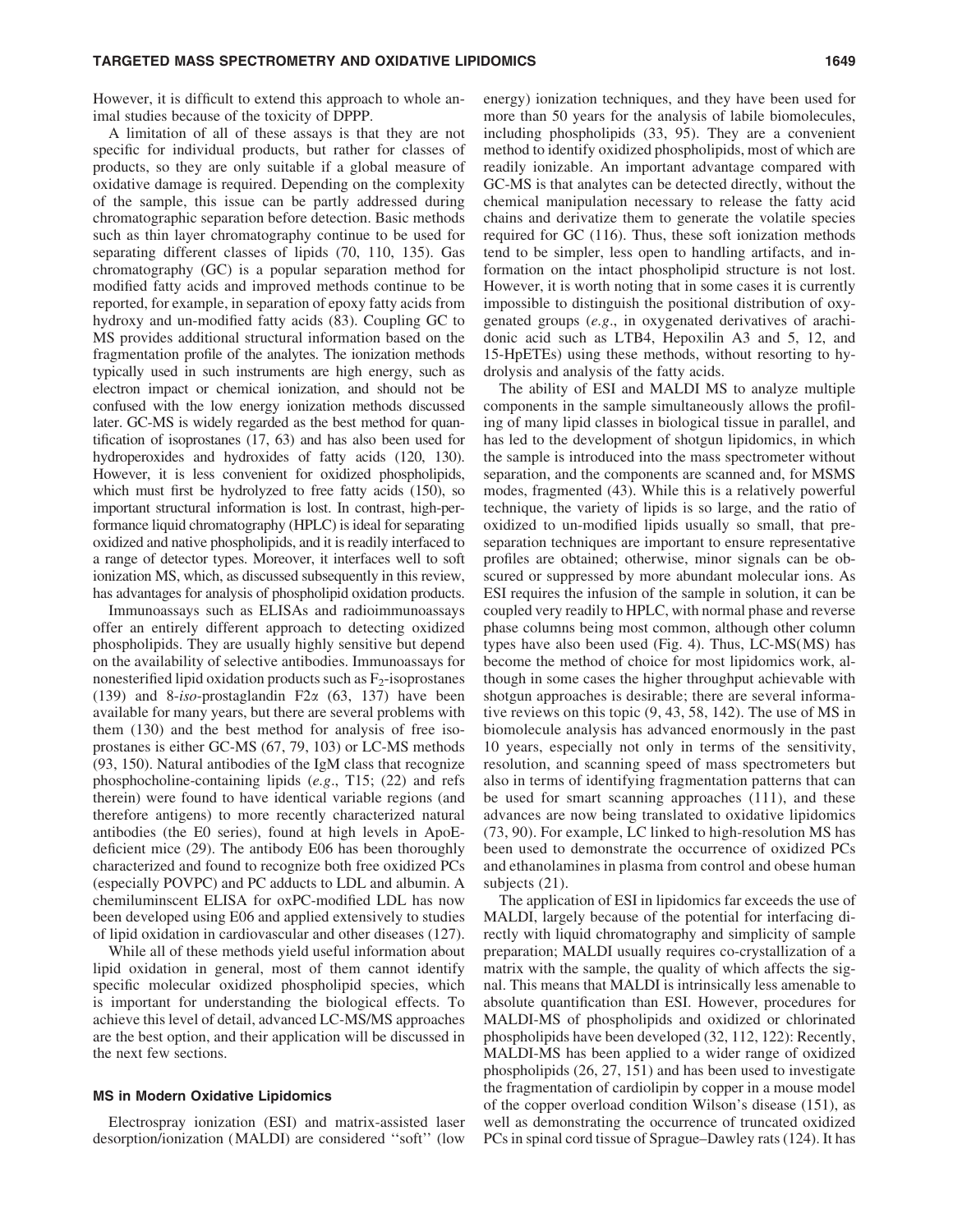

FIG. 4. Lipidomics approaches. Shotgun lipidomics involves infusion of the sample directly into the mass spectrometer, which usually needs to be carried out on a high-resolution instrument to characterize the lipids present. Alternatively, lipids can be separated by HPLC before interfacing with the instrument; normal-phase chromatography separates the lipid according to their class or head group, regardless of the chain length or oxidation state, whereas reverse-phase chromatography separates principally according to chain polarity, and hence distinguishes oxidized and unmodified lipids as well as different chain lengths or degrees of unsaturation.

been argued that MALDI has advantages compared with ESI for biological samples, as it is more tolerant of the presence of salts or detergents, whereas ESI usually requires sample cleanup or the application of LC. MALDI has also been the technique most commonly used for MS imaging to gain information on spatial distributions of molecular species across tissues, whereas ESI requires extraction of the tissue.

#### Principles of Soft-Ionization MS Analysis

To be able to make best use of information on oxidized phospholipids obtained from MS, it is necessary to understand some basic principles of the techniques involved. Mass spectrometers contain mass analyzers, which discriminate between ions based on their mass-to-charge (*m/z*) ratio. In a tandem mass spectrometer, which can be used to gain structural information, two analyzers are connected together *via* a third component, the collision cell; a molecule selected in the first mass analyzer, the precursor (parent) ion, is broken down by collision with an inert gas (He,  $N_2$ , Ar, etc) in the collision cell into fragment (daughter) ions that are analyzed in the second mass analyzer. The same effect can be obtained in ion trap mass spectrometers by capturing all of the ions, selecting the one required for further analysis by ejecting all the others, fragmenting this in the trap by collision with an inert gas, and then scanning the resulting ions out of the trap to obtain the mass spectrum. There is now a bewildering array of different mass analyzers, connected together in an even wider number of combinations, and some additional methods of ion fragmentation. Each has its own merits, and further specific information can be found in a number of reviews and books (and many on-line resources) (4, 15, 23, 39). For the purposes of this review, it is important to understand the operation of the quadrupole (Q) mass analyzer, as this is the most common first analyzer in tandem mass spectrometers. It operates by allowing only ions of a specific *m/z* value to pass through to the detector. This can be scanned through the *m/z* range of a defined mass window, but as this scanning is slow and of a relatively low resolution, quadrupoles are more commonly used as mass filters by setting them up to select individual ions rather than in scanning mode. An important recent advance has been in the wide availability of highresolution (ability to distinguish two ions of similar mass), high-mass accuracy (ability to accurately and reproducibly measure the mass of an individual ion) instruments that routinely achieve resolutions of 40–100 k and mass accuracies of 0.5–5 ppm. This is important in the analysis of oxidized phospholipids, as it allows oxidized phospholipids to be distinguished from native phospholipids of the same nominal mass (such as PC18:0/18:0 and PC16:0/18:2-OOH) at high resolution, owing to the unusual negative mass defect of oxygen, which has an accurate mass of 15.9949 amu (138).

Every ion of a different *m/z* yields a unique signal in the resulting spectrum, so this technique is ideal for investigating complex mixtures. Although there may be compounds with different elemental compositions but very similar masses (isobaric compounds), these can often be differentiated by high-resolution instruments, as mentioned earlier. In contrast, isomeric compounds, which have the same elemental composition but different structures, can only be distinguished by fragmentation, or separated chromatographically (102), or using ion mobility MS. Ion mobility mass spectrometry (IMS) is an increasingly valuable technique for lipid analysis, after the recent introduction of commercial technologies (such as the Synapt™ mass spectrometer and the SelexION<sup>™</sup> source). Ion mobility separates ions based on their shape (more correctly on their average collisional crosssection) and has proved particularly useful in lipidomics for distinguishing isobaric lipids from different classes or of different double bond configurations (2, 14, 56, 66, 69, 93, 109). It also has great potential for removing interfering chemical background from the mass spectra, allowing better assignment and more sensitive detection, and has proved particularly useful in mass spectrometric imaging applications (16, 52, 144). This technique has not yet been applied specifically to oxidized lipid species, although there are some reports that include oxidized lipids (51), but it will have great potential for adding an additional dimension of separation. As oxidation of a lipid or phospholipid to form a hydroperoxide or a hydroxide involves addition of oxygen to the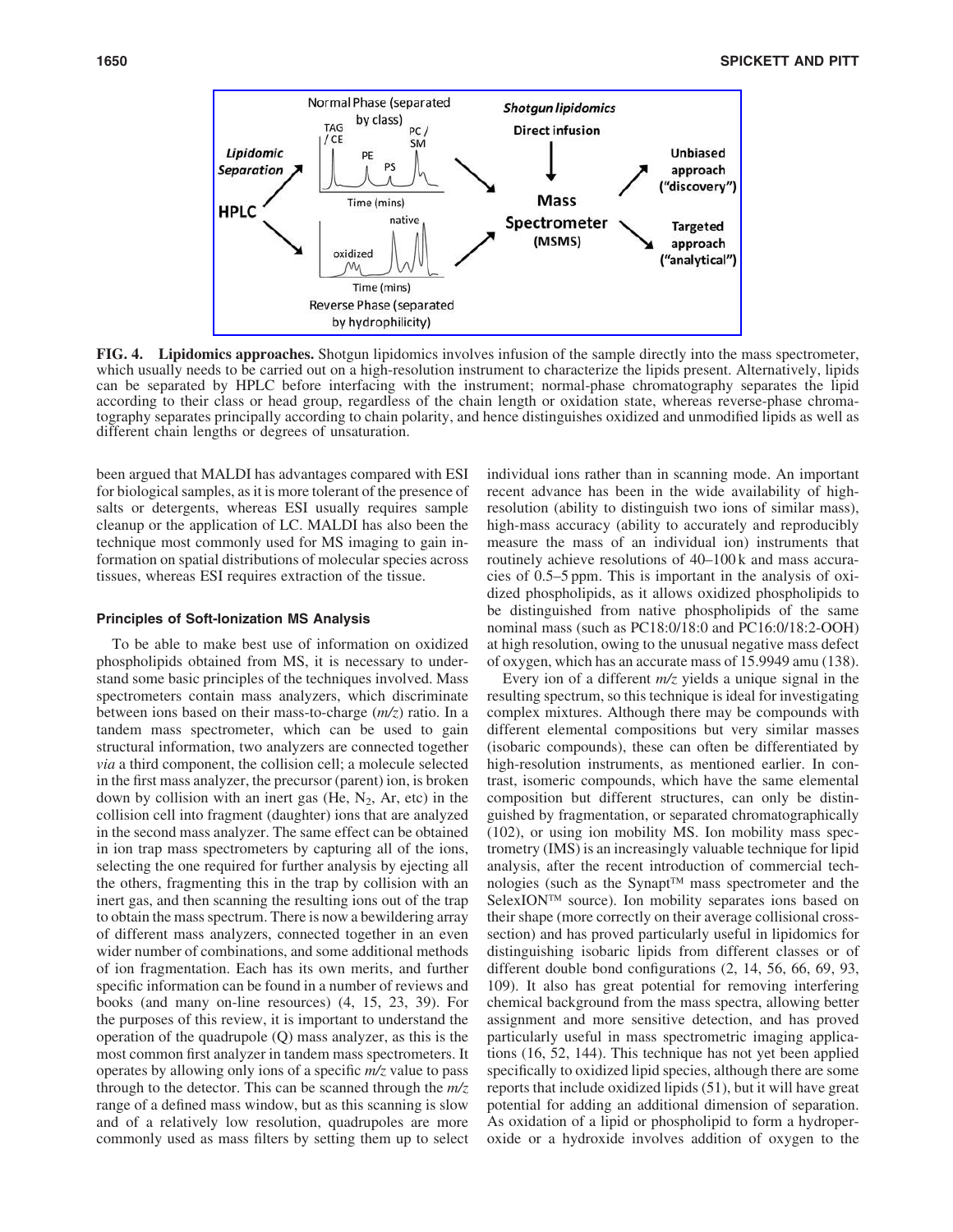native structure, the mass of the molecule is changed, which can readily be detected by MS (118). Likewise, modification through addition of HOCl to form chlorohydrins  $(53)$  or NO<sub>2</sub> to form nitro-fatty acids (3, 65) results in new signals at higher *m/z*. Breakdown products, including lysolipids and chain-shortened phospholipids, appear at lower *m/z* windows.

The ionization mode, and to a lesser extent the solvent system, determine the lipid class that can be observed: Phosphatidylcholines (PC), sphingomyelins (SM), and phosphatidylethanolamines (PEs) are observed in positive ion mode, whereas phosphatidylserines (PS), phosphatidylinositols (PI), phosphatidylglycerols (PG), and cardiolipins (CL; diphosphatidylglycerols) can best be observed in negative ion mode (Table 1). However, adjustment of the solvent systems with ionization modifiers can enable detection in the opposite ionization mode if required: for example, although PC has a constitutive positive charge on the choline moiety, phosphocholine-containing lipids can be observed in negative ion mode as formate or acetate adducts (20). As PC is both very abundant and easily observable in either mode, much research had previously focused on identifying oxidation products of unsaturated PCs (20, 116), although to address this knowledge gap increasing studies on oxidation of phopholipids with other headgroups are being undertaken, including PE, PS, and CL (26, 70, 74, 132). The principles of fatty acyl group oxidation are common to all the phospholipids, and it is well established that hydroperoxides, hydroxides, epoxides, and chlorinated species can be detected, according to the mass increments and fragmentation patterns.

However, when using fragmentation patterns to identify the lipids present, it is important to be aware that the ionization state and the counter ion present alter the fragmentation. Protonated glycerophospholipids undergo different collision-induced decomposition to sodium adducts of the same lipid, owing to their differing behavior in gas phase chemistry (20, 34); likewise, negatively charged formate and acetate adducts of PC fragment differently to the same PC observed under positive ionization conditions. Characterization of fragmentation patterns for oxidized phospholipids of interest facilitates the identification of these analytes in biological samples and is essential for the development of targeted MS approaches, as described in the next section. In many studies, fragmentations have been determined experimentally (99), although once the principles for one type of oxidized product have been ascertained, they can be used to generate theoretically expanded lists for other species of analogous structure (85).

## Types of Targeted Scanning Routines for Oxidized Phospholipids

Tandem MS allows the use of targeted scanning routines, which are important as they facilitate selective identification and often quantification in more complex samples (58). In much of the early research on identification of lipid oxidation products, individual lipids or simple mixtures of lipids were oxidized *in vitro*; thus, it was feasible to select and fragment individual parent ions to identify the analyte by the pattern of fragment ions. This MS approach is referred to as product ion scanning (Fig. 5), and it has proved extremely useful for structurally characterizing many phospholipid oxidation products. For example, important early work on the identification of chain-shortened PCs and PCs with esterified isoprostanes in atherosclerotic plaques depended on this approach (48, 97, 125, 140, 141), and it continues to be used (55). It has been used to identify novel lipid oxidation products such as isolevuglandins as well as to determine mechanisms of oxidative fragmentation (68, 104). In ion trap instruments, multiple sequential fragmentations  $(MS<sup>n</sup>)$  can be carried out to provide more detailed analysis of the structure in question (149). Product ion scanning also provides information on diagnostic fragment ions for individual oxidized products, which can subsequently be used in the targeted scanning approaches. Several reviews have described typical fragmentation products and have provided useful summaries of the information (20, 99, 117). In these LC-MSMS lipidomic approaches to discover oxidized lipids present in complex samples, data-dependent acquisition is often used, whereby throughout the LC run, ions for fragmentation and product ion scanning are selected based on intensity, which is prone to missing low-abundance ions that may be biologically important (Fig. 6). Hence, targeted methods with the potential to overcome this problem have been developed.

There are three main targeted MS approaches, which have different levels of selectivity (Fig. 5). Precursor ion scanning identifies precursors (parent ions) that fragment to give a specific fragment ion (daughter ion) of interest by scanning through the masses in the first analyzer with the second analyzer set to detect a specific *m/z*. Neutral loss scanning identifies precursors that fragment by loss of a specific uncharged fragment, regardless of the mass of the parent ion. This routine scans the first and second mass analyzers with a fixed mass offset between them corresponding to the mass of the neutral fragment lost. Both of these methods can identify families of analytes containing a particular structural feature. For example, precursor ion scanning for *m/z* 184 identifies phosphocholine-containing lipids such as SM or PC (126), while scanning for neutral loss of 18 amu, corresponding to water, and indicates the presence of hydroxyl groups (119). In contrast, selected single reaction monitoring (SRM) should be specific for a single molecular species, as both the *m/z* of the parent ion and a diagnostic fragment ion are set, in the first and second analyzers, respectively. The specificity of the identification can be improved by selecting multiple ''transitions'' from precursor to fragment ions, assuming that several strong fragmentation products occur; this technique is known as multiple reaction monitoring (MRM), although MRM has also come to refer to SRM experiments on multiple precursors run in parallel. The principle in all these methods is essentially the same, but SRM and MRM can be considered specific cases of precursor ion scanning (for a single precursor of interest) (43). The fundamental difference between SRM/MRM and the scanning routines is that the latter can be used as discovery approaches, searching more broadly for types of products [hydroperoxides, chlorohydrins, hydroxides (119)], whereas reaction monitoring routines tend to be used for analytical work when the presence of a specific analyte has been established and a quantitative approach is needed. SRM and MRM have much higher duty cycles (more time is spent collecting data on the species of interest), so they generally have higher sensitivity than scanning experiments. Consequently, they are well suited to quantification of oxidized lipids. Some typical diagnostic routines for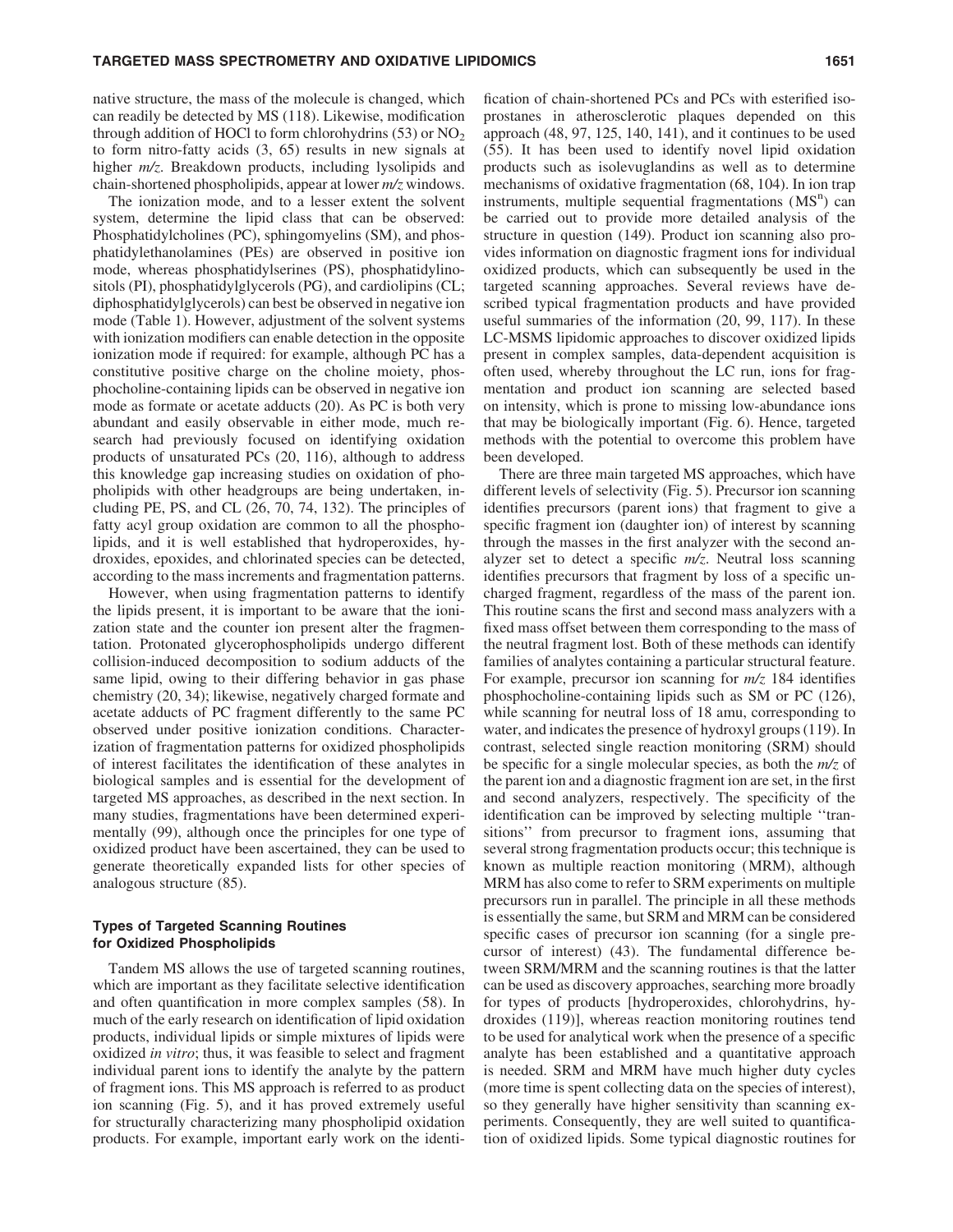|                                                                                             | THE STRAIGHT OF THE STRAIGHT STRAIGHT THAT I CHARGE THE CHARGE THE STRAIGHT OF THE STRAIGHT OF THE STRAIGHT OF THE STRAIGHT OF THE STRAIGHT OF THE STRAIGHT OF THE STRAIGHT OF THE STRAIGHT OF THE STRAIGHT OF THE STRAIGHT OF<br>Most sensitive ionization mode |                                                                                                                              | Diagnostic fragmentations                                            |                                                                           |
|---------------------------------------------------------------------------------------------|------------------------------------------------------------------------------------------------------------------------------------------------------------------------------------------------------------------------------------------------------------------|------------------------------------------------------------------------------------------------------------------------------|----------------------------------------------------------------------|---------------------------------------------------------------------------|
| Headgroups                                                                                  | mode<br>Positive ionization                                                                                                                                                                                                                                      | Negative ionization mode                                                                                                     | Positive ion                                                         | Negative ion                                                              |
| Phosphatidylcholine (PC) &<br>Lysophosphatidylcholine<br>$(1$ yso-PC)                       | $[M+H]^+$ ( $H^+$ can commonly<br>be replaced with alkali metals; $\mathrm{Na}^+$ , $\mathrm{K}^+$ , $\mathrm{K}^+$ , $\mathrm{Li}^+)$                                                                                                                           | $(+58\,\text{Da})$ or $[M + Cl]$<br>$[M-H+CH3COOH]$<br>$[M-H+HCOOH]$<br>$(+44Da)$                                            | Precursor ion m/z 184                                                |                                                                           |
| POVPC<br>PONPC<br>PGPC                                                                      |                                                                                                                                                                                                                                                                  |                                                                                                                              | Neutral loss 114 Da<br>Neutral loss 154 Da<br>Neutral loss 98 Da     | Neutral loss 114 Da<br>Neutral loss 154 Da<br>Neutral loss 98 Da          |
| Phosphatidylserine (PS)<br>Phosphatidyl-GPAA<br>PAzPC                                       |                                                                                                                                                                                                                                                                  | $[M-H]$ <sup>-</sup>                                                                                                         | Neutral loss 185 Da<br>Neutral loss 170 Da                           | Neutral loss 170 Da<br>Neutral loss 87 Da<br>Neutral loss 58 Da           |
| Phosphatidylethanolamine (PE)<br>Phosphatidylinositol (PI)<br>Sphingomyelins (SM)           | $M + NH4$ <sup>+</sup> (+21 Da)<br>$[M+H]$ <sup>+</sup>                                                                                                                                                                                                          | $[M-H+CH3COOH]$<br>$[M-H+HCOOH]$<br>$(+44Da)$<br>$M-H$ <sup>-</sup><br>$M-H$ ] $^{-}$                                        | Precursor ion $m/z$ 184<br>Neutral loss 141 Da                       | Precursor ion $m/z$ 137<br>Precursor ion m/z 241<br>(Precursor $m/z$ 196) |
| Phosphatidylglycerol (PG)<br>Phosphatidic acid (PA)<br>Cardiolipins (CL)<br>Fatty acids     | $[M+NH_4]^+ (+21 Da)$ $[M+NH_4]^+ (+21 Da)$ $[M+NH_4]^+ (+21 Da)$ $[M+NH_4]^+ (+21 Da)$                                                                                                                                                                          | $(+58\,\text{Da})$ or $[M + CI]$ <sup>-</sup><br>[M-2H] <sup>2-</sup><br>$M-H$ <sup>-</sup><br>$M-H$ <sup>-</sup><br>$[H-N]$ | Neutral loss 189 Da                                                  | Precursor ion $m/z$ 153<br>Precursor ion $m/z$ 153                        |
| Hydroperoxides (-OOH)<br>Oxidative Modifications<br>Chlorohydrins (-Cl)<br>Hydroxides (-OH) |                                                                                                                                                                                                                                                                  |                                                                                                                              | Neutral loss 18/36/38 Da<br>Neutral loss 34 Da<br>Neutral loss 18 Da | Neutral loss 18/36/38 Da<br>Neutral loss 18 Da<br>Neutral loss 34 Da      |

TABLE 1. SPECIFIC IONS AND LOSSES FOR OXIDIZED PHOSPHOLIPIDS (ONLY MAJOR DIAGNOSTIC IONS AND LOSSES SHOWN) Table 1. Specific Ions and Losses for Oxidized Phospholipids (Only Major Diagnostic Ions and Losses Shown)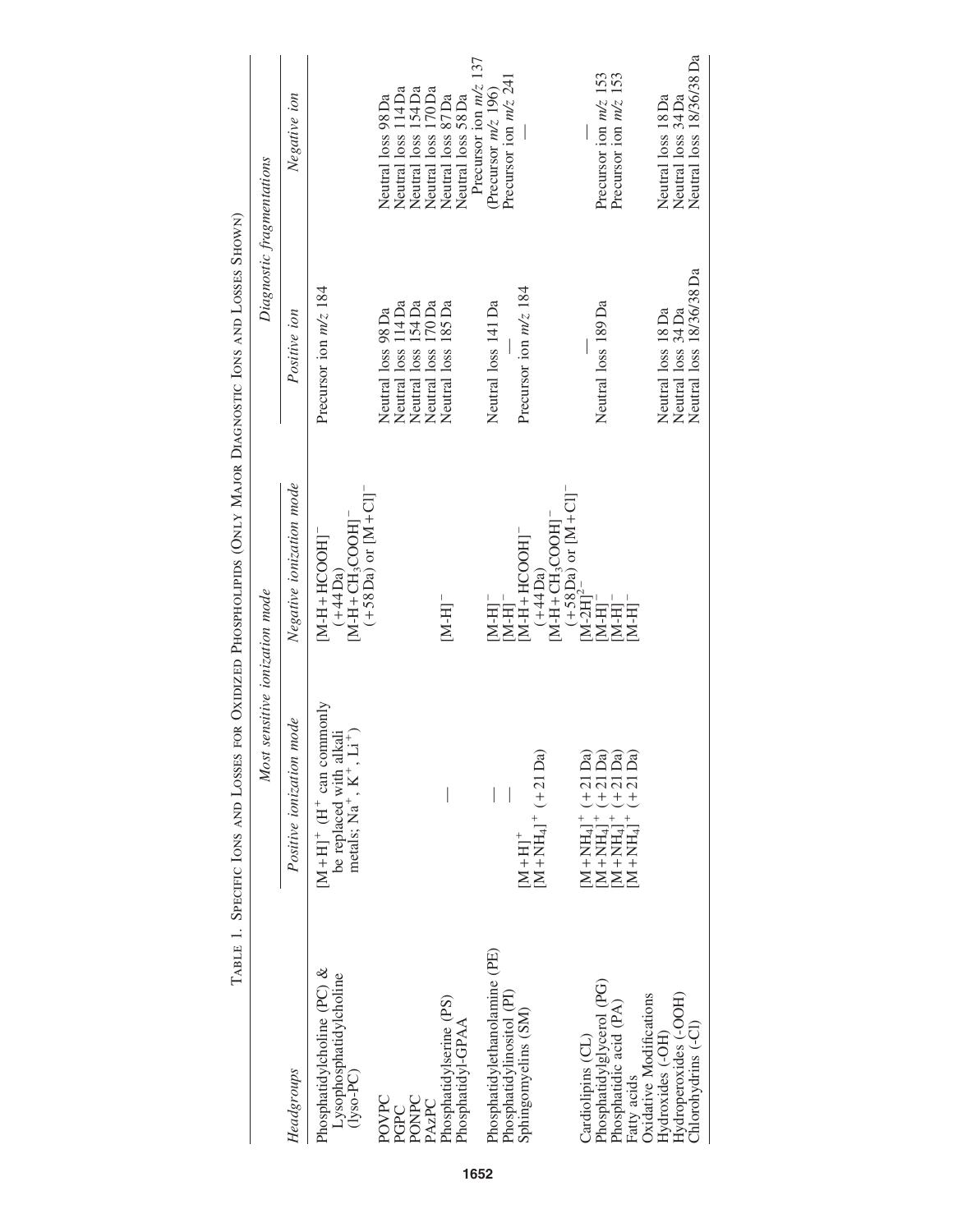FIG. 5. Mass spectrometry fragmentation routines. (a) Product ion scanning involves selection of a specific precursor, fragmentation, and scanning of the fragment ions. This is not a targeted scanning routine. (b) As the precursor ions are scanned, each, in turn, is fragmented but only those yielding the selected product ion generate a signal. (c) As the precursor ions are scanned and fragmented in turn, the product ions are scanned with an *m/z* offset so only those that lose a specific mass are detected. (d, e) single reaction monitoring (SRM) and multiple reaction monitoring (MRM) are not scanning routines, as both analyzers are set to fixed masses. For SRM, a single transition corresponding to a single product ion is monitored, whereas for MRM, several transitions or product ions from the selected precursor are detected. Note that to be detected, fragments must retain the charge.



1-palmitoyl-2-arachidonoyl-*sn*-glycero-3-phosphocholine are given as an example in Figure 7.

## Application of Targeted MS Methods for Oxidized Phospholipids

Although the MS routines described earlier have been known for many years (as long as tandem MS instruments), their application to the study of oxidized phospholipids has expanded greatly recently as new instrumentation and software have become available, and appropriate diagnostic ions have been identified. This section reviews recent developments in the methodology in model biological systems.

Much of the work carried out to date has focused on the analysis of PCs, as these are abundant phospholipids and have a constitutive positive charge, so they yield strong ions in the positive ion mode. The most common diagnostic scan is for *m/z* 184.1 (the phosphocholine headgroup) in the positive ion mode, either as a precursor ion scan or transitions from specific parent ions (SRM). Scanning for precursors of *m/z* 184.1 allows detection of all PCs, not just oxidized forms (Fig. 8), and also detects SMs as they contain a phosphocholine moiety, but nevertheless this is useful in studies wanting to characterize the range of native and oxidized species present (46, 98, 119). In contrast, SRM and MRM can select specific oxidized forms. For example, SRMs of *m/z*  $790 > 184$  and  $818 > 184$  have been used to quantify monohydroperoxides of 1-palmitoyl-2-linoleoyl-PC and 1-stearoyl-2-linoleoyl-PC in healthy human plasma by comparison with a calibration curve of synthetic standards (49). Similarly,



FIG. 6. Data-dependent acquisition. During the chromatographic separation and within each duty cycle, the mass spectrometer collects data by scanning in MS mode to determine the molecular ions that are present in the sample. The most intense ions (3 in this example above the *dotted line*, but could be any number from 1 to 10) are sequentially selected and fragmented to determine their fragmentation pattern (MSMS data), thus facilitating identification. The process then starts again with another duty cycle. Thus in each time frame of the chromatogram, MS data on all molecular ions and MSMS data on the most intense molecular ions are acquired. To see this illustration in color, the reader is referred to the web version of this article at www .liebertpub.com/ars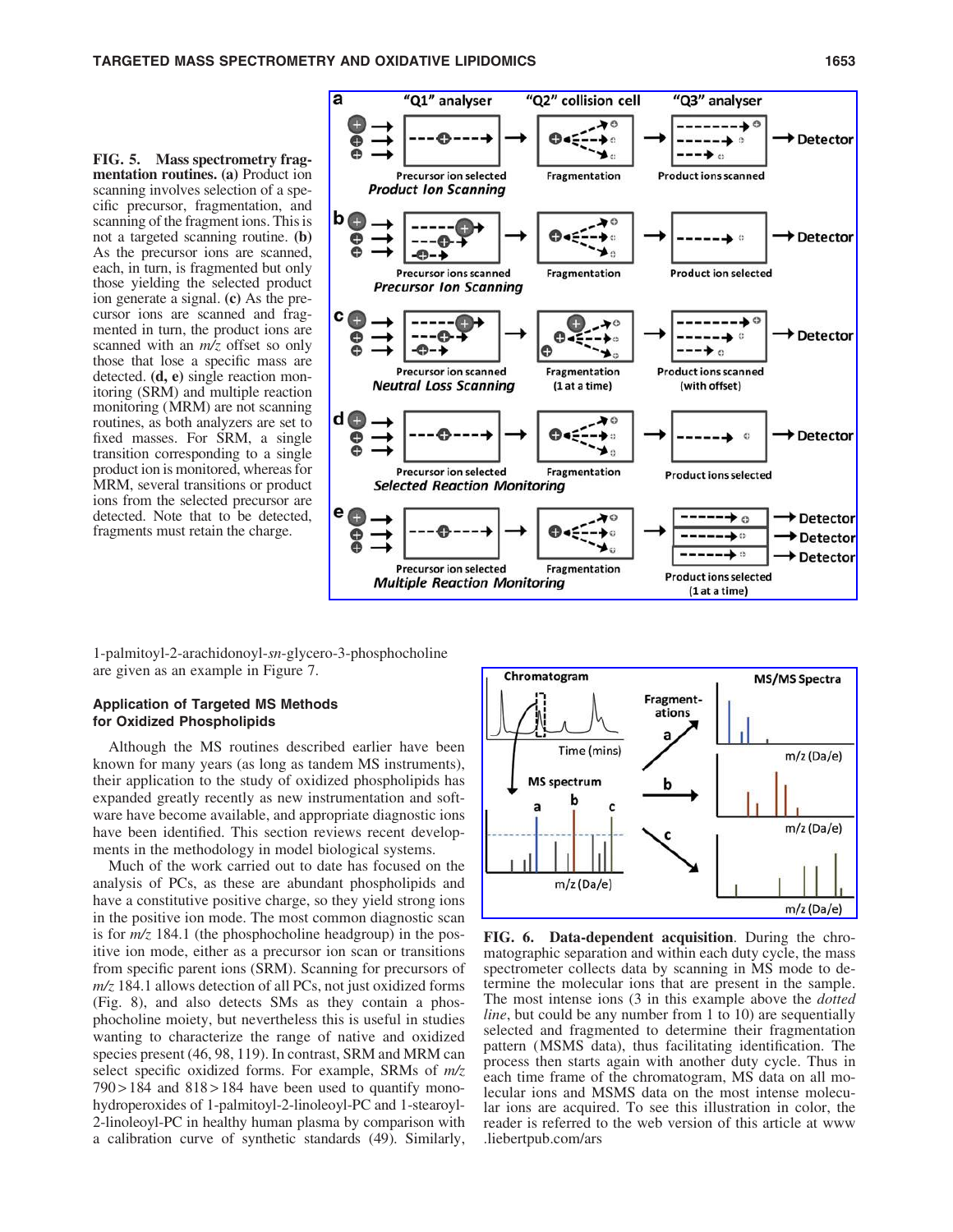

FIG. 7. Examples of diagnostic routines for oxidized PAPC. The *m/z* of the native lipid is 782 in positive ion mode and 826 as the formate adduct in negative ion mode. Peroxidation adds 32 Da (2O) and reduction to a hydroxide or formation of a ketone further alter the *m/z* as indicated. For each oxidized form, different scanning or reaction monitoring routine are diagnostic. In the positive ion mode, loss of hydrogen peroxide (34 Da) is diagnostic for hydroperoxides and loss of water (18 Da) indicates hydroxides though it is not very specific. In the negative ion mode, precursor ion scanning or SRMs for the native (arachidonate [AA] or palmitate [PA]) or modified fatty acids can be used.

hydroperoxyoctadecadienoyl phosphatidylcholine (HpODE-PC) and hydroxyoctadecadienoyl phosphatidylcholine (HODE-PC) were analyzed in rat and human plasma by transitions from the parent ions (790 and 774, respectively) to phosphocholine at *m/z* 184 (148). Other types of oxidized PC products, including the epoxyisoprostane PEIPC (*m/z* 828.6 > 184) and lysolipids such as 1-palmitoyl-2-hydroxylsn-glycero-3-phosphorylcholine *m/z* 496.3 > 184), have also been detected by SRM (18). More recently, an extensive list of SRM transitions was reported for the quantification of oxidized products derived from the most abundant species of phosphocholines in human dermal fibroblasts subjected to UVA irradiation, which clearly caused increased levels of many of these compounds (40). However, quite a few of these transitions were not specific for an individual oxidized product, owing to the existence of isobaric or isomeric PCs. This is a limitation of detection in the positive ion mode using a single transition to  $m/z$  184. The specificity can be improved by MRM where additional product ions resulting from the loss of water ( $-18$ Da) are used for hydroxides and loss of  $H_2O_2$ (34 Da) for hydroperoxides. Uchikata *et al.* used this approach to measure oxidized PCs in liver from mice fed on a high-fat diet: As an example, the monoperoxide of SAPC was monitored by transitions from *m/z* 842.6 to 184.1, 808.4 (loss of  $H<sub>2</sub>O<sub>2</sub>$ ), and 824.4 (loss of  $H<sub>2</sub>O$ ) (136). It is important to note that the loss of water is not a very specific transition, as it occurs for hydroxides and hydroperoxides, although it has been used in an SRM approach (50).

While positive ion detection works very well for PCs, most other glycerophospholipids can be more readily observed in



FIG. 8. Precursor ion scanning of  $m/z$  184.1 for products of oxidized PAPC. Spectrum of autoxidized PAPC showing the wide range of oxidized products that can be generated from a single molecular phospholipid species. Fullchain-length oxidation products appear at *m/z* values greater than those of the original phospholipid (782.8), while chain-shortened (fragmented) products appear at lower *m/z.* Adapted from Spickett *et al.*, (119) with permission from Elsevier.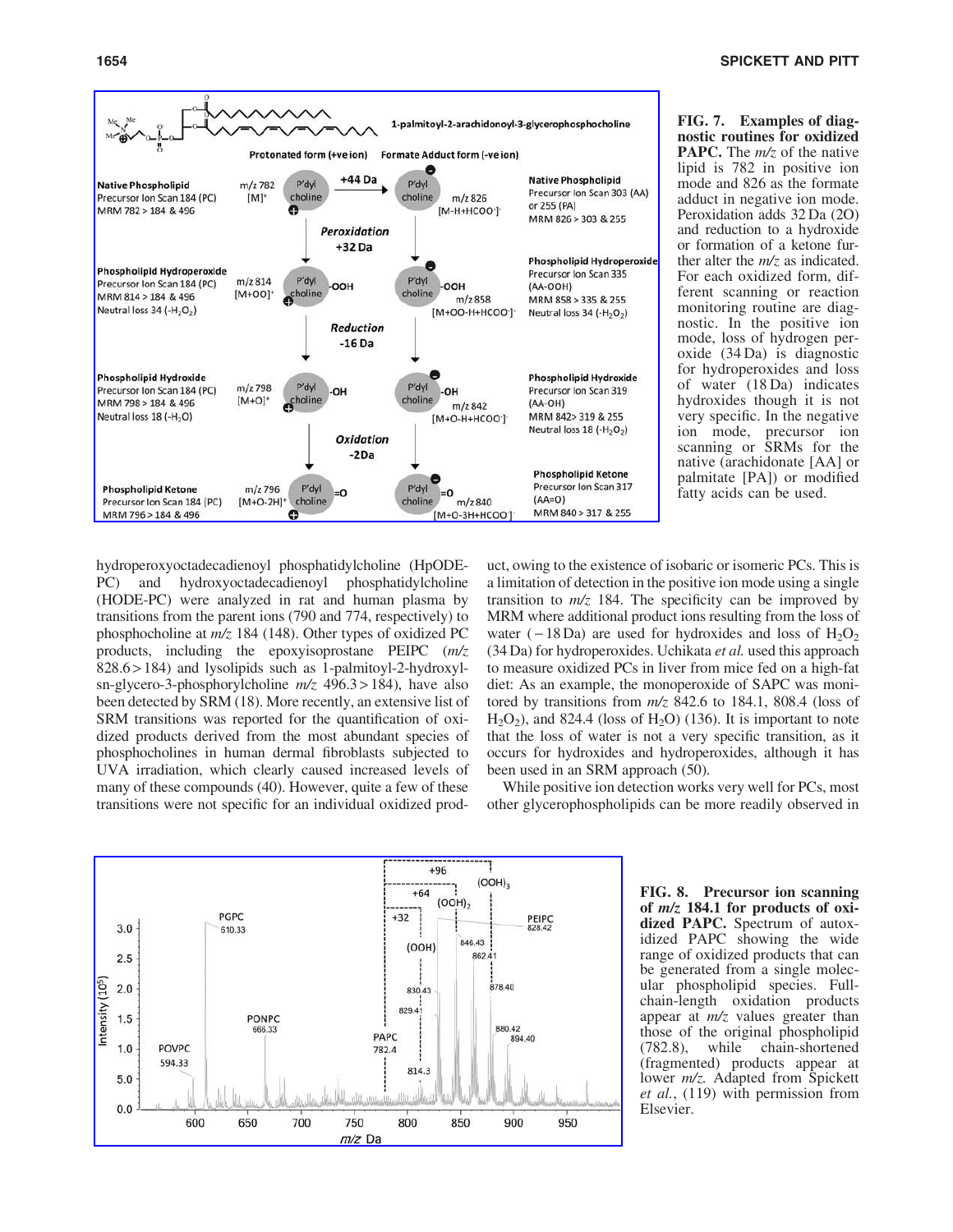#### TARGETED MASS SPECTROMETRY AND OXIDATIVE LIPIDOMICS NARROLL 2000 1655

A

Control

the negative ion mode, and this also has an advantage that a wide range of fatty acyl fragments can be observed relatively strongly in the MSMS spectra and used as reporters in precursor ion scanning. This approach has been applied effectively in several studies on the generation of oxidized products of PEs by lipoxygenases (89, 90). Precursor ion scanning for phospholipids containing hydroxyeicosatetraenoic acid (HETEs) (fragment ion at *m/z* 319.2) has been carried out and identified precursor ions at *m/z* 738, 764, 766, and 782 that were found to correspond to a family of plasmalogen PEs containing 15-HETE (74). Similarly, scanning for precursors of ions with *m/z* 317.2 can be used to identify KETE-containing phospholipids (42). Subsequently, SRM methods were set up and applied for a wide range of PEs from several cell types; appropriate selection of collision energies also allowed positional isomers (*e.g*., 5-HETE, 12-HETE, 15- HETE) to be analyzed (82). In fact, PCs containing equivalent oxidative modifications of the fatty acyl chains can also be analyzed in the negative ion mode, if solvents containing acetate or formate are used to generate  $[M-H+HCOOH]$ <sup>-</sup> or  $[M-H+CH<sub>3</sub>COOH]$ <sup>-</sup> adducts, respectively (82, 85), and an advantage is that two transitions of comparable intensity, one for each fatty acyl chain, should be detectable. The corresponding neutral loss of fatty acyl fragments is observed in the positive ion mode, and facilitates structural determination, though these signals are generally weak and very dependent on lipid structure. This neutral loss can be used as a reporter scan, but is generally less sensitive and selective than precursor ion scanning.

Recently, there have been studies on detection of oxidized PS by targeted MS approaches (70, 71, 131, 135). Lipids containing the phosphoserine headgroup can be selectively detected by a neutral loss of 87 amu, and this has been applied for the detection of native PSs and PSs containing an oxidized fatty acyl chain (72). However, it has also been observed that the amine moiety of the headgroup is susceptible to oxidation, leading to formation of glycerophosphoacetic acid (GPAA). Alternative selective scanning procedures for this modification to the head group have been reported, involving a neutral loss of 58 amu or scanning for precursor ions of *m/z* 137.1, and used to detect PS oxidation in keratinocytes subjected to radical oxidation *in vitro* (Fig. 9) (72).

It is well recognized that lipids containing hydroxides can be identified by loss of 18 Da and hydroperoxides by loss of 34 Da (1), and some studies have used the resulting transitions for SRM or MRM with observation of the charged fragment, as described earlier. In addition, these characteristic fragmentations can be used in neutral loss scanning to identify all analytes containing hydroperoxide moieties. This has been demonstrated for lipids oxidized *in vitro* (117, 119) (Fig. 10), but has not as yet been much utilized in biological samples, as neutral loss scanning tends to be less sensitive than precursor ion scanning or SRMs. The same is true for the use of the neutral loss of  $36\,\text{Da}$  (H<sup>35</sup>Cl), which has been suggested as diagnostic for chlorinated ions such as chlorohydrins of PCs. The presence of chlorine can be checked by neutral loss of 38 Da for the isotopic  $H<sup>3</sup>'Cl$  form; this profile should match that of neutral loss of 36 Da, although weaker owing to the  ${}^{35}Cl$ :  ${}^{37}Cl$  isotope ratio (78, 92). However, caution is required, as bis-hydroperoxides may also undergo sequential loss of two water molecules, corresponding to a decrease of 36 Da (50).



FIG. 9. Precursor ion scanning of m/z 137.1 for oxidized phosphatidylserine (PS) head group in stressed HaCaT cells. (A) Spectrum of precursor ion scanning of the ion at *m/z* 137.1 obtained from control HaCaT cells. (B) Spectrum of precursor ion scanning of the ion at *m/z* 137.1 obtained from HaCaT cells incubated with the azo-initiator 2,2¢-azobis(2-amidinopropane) dihydrochloride (AAPH) at 30 m*M* for 24 h. (C) Spectrum of precursor ion scanning of the ion at *m/z* 137.1 obtained from HaCaT cells after incubation with 50 m*M* AAPH for 24 h. The fragment at *m/z* 137.1 reports on the presence of glycerophosphoacetic acid derivatives that were found to be the major head group oxidation products of PS and were increased in extracts of oxidatively stressed cells. Adapted from Maciel *et al*. (72), with permission from Elsevier.

## Novel Strategies for Detecting or Quantifying Oxidized Phospholipids

There is increasing interest in oxidation products of PEs, which also commonly contain unsaturated fatty acids. Although the neutral loss of 141 amu can be used to identify PEs, this targeted approach underestimates contributions from vinyl ether containing PEs, which fragment differently owing to the more labile nature of the vinyl ether bond. This can be overcome by chemically labeling the PE headgroup with 4-(dimethylamino)benzoic acid, which fragments to yield a strong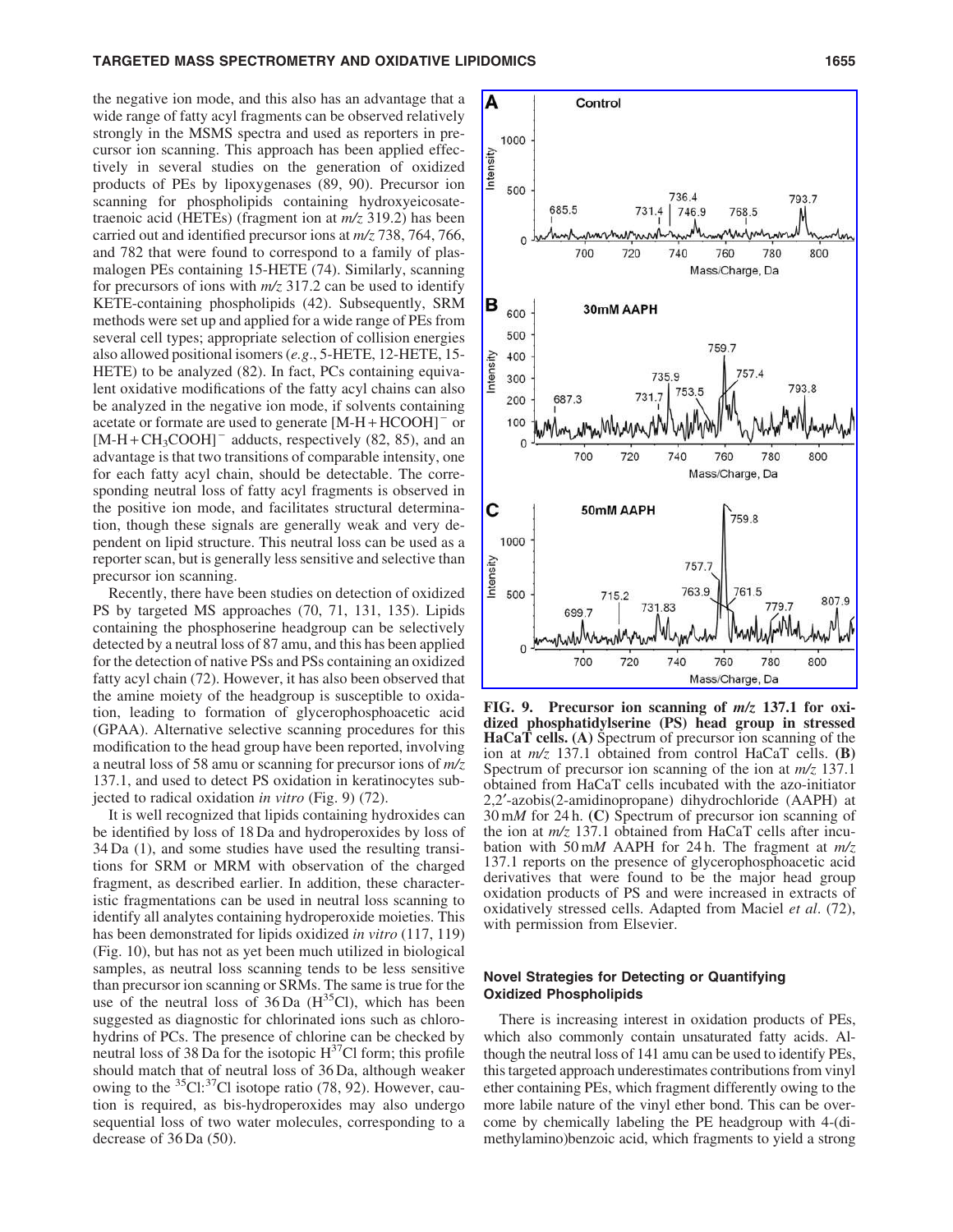

FIG. 10. Targeted scanning for oxidized PCs in combination with reverse-phase liquid chromatography. A heterogenous mixture of oxidized phospholipids containing unmodified PCs, hydroperoxides, and chlorohydrins was separated on a C8 Luna column and detected in positive ionization mode on a QTrap 5500 (119). (A) Total ion chromatogram showing all positively charged species with the retention times of major peaks indicated. (B) Scanning of precursors of 184.1 *m/z* to identify the PCs improved the specificity and signal-to-noise ratio; the fatty acyl composition of the major PC species is indicated. (C) Scanning for neutral loss of 34 Da selected hydroperoxides derived from the unsaturated species PLPC, SLPC, and SAPC. (D, E) Scanning for neutral loss of 36 Da and 38 Da respectively; together, these identified the chlorinated species present. The *inset* shows the spectrum of several chlorinated species formed from PAPC eluting at approximately 12–16 min. The strongest signals in (D) and (E) correspond to monochlorohydrins formed from modification of SOPC, which are more stable than chlorohydrins derived from PAPC.

signal at *m/z* 191.1 that can be used for precursor ion scanning (152). This fragmentation is favored compared with the loss of the ether-linked chain, and therefore plasmalogen PEs are also detected. An interesting application of this labeling approach is that isotope-labeled DMABA ( $D_0$ ,  $D_4$ ,  $D_6$ , and  $D_{10}$ ) can be used for differential isotope labeling of samples, allowing relative quantification of the PE profiles in different samples by precursor ion scanning for *m/z* 191.1, 195.1, 197.1, or 201.1, respectively. This has been used to demonstrate changes in profile of PEs extracted from RAW264.7 cells and subjected to oxidation with the radical initiator AAPH *in vitro* (153). An ethyl-labeled PC hydroperoxide has also been synthesized with the objective of following structural changes to hydroperoxides in biological systems, in this case human blood (108). The phospholipid could be monitored selectively by scanning for precursors of the ethyl-labeled phosphocholine headgroup at *m/z* 198. Although this approach cannot be used *in vivo*, as it involves a synthetic lipid rather than a chemical labeling protocol, it represents an interesting method for studying metabolism of individual oxidized PCs *in vitro*, as a contrast to the use of expensive isotopically labeled lipids.

An interesting method for improving the extraction and enrichment of oxidized phospholipids in LDL has been recently reported by Hinterwirth *et al.* (46). Gold nanoparticles (GNPs) with anti-OxLDL antibodies immobilized on their surface were used to trap oxidized LDL selectively from plasma samples, before extraction of the lipids and analysis of the oxidized phospholipids by precursor ion scanning and SRM for transitions to *m/z* 184.1. Four different antibodies were tested: E06, an anti-Cu oxidized LDL antibody, an anti-MDA-LDL antibody, and an anti-carboxymethyllysine-LDL antibody; all the GNP-Ab conjugates showed specific binding of oxLDL and significantly enhanced the levels of oxidized phospholipids detected in plasma. This methodology also has the advantage that it can be used to measure dissociation constants for oxidized phospholipids, thus allowing the antigenicity of multiple lipid biomarkers to be screened. Other enrichment strategies compatible with MS have also been reported to improve the analysis of oxidized lipids in complex samples. For example, aldehyde products of fatty acyl chain oxidation have been trapped using hydrazine base reagents conjugated to solid surfaces such as nanoparticles (41), and the acidity of carboxylic acid oxidation products has been exploited using a nanoparticle enrichment strategy (123).

# Advances in Chromatographic Separation of Oxidized Phospholipids

In addition to the advances in scanning approaches, there have been new developments in chromatographic separation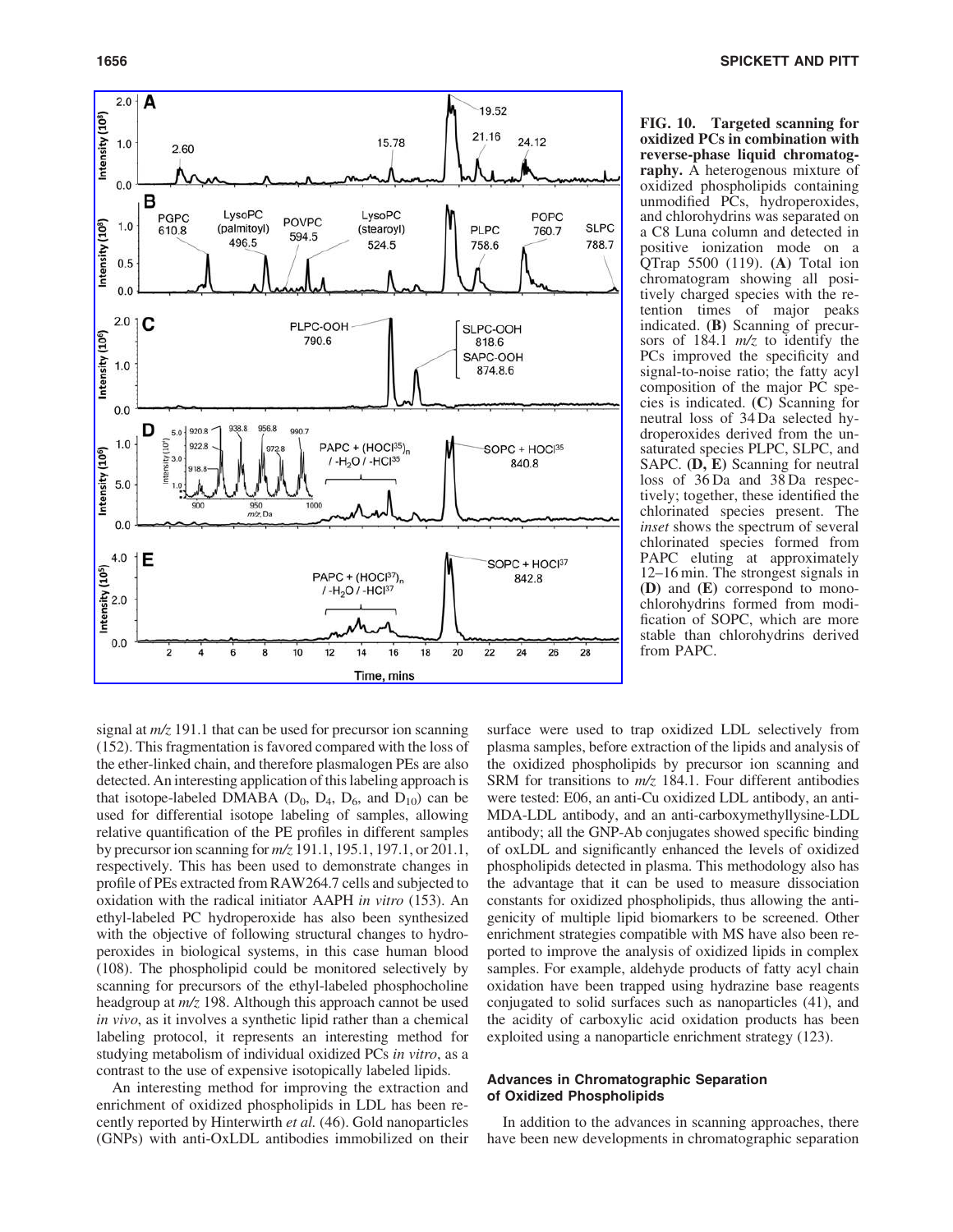# for phospholipid oxidation products. LC-MS(MS) of oxidized phospholipids is commonly carried out with conventional (4.6 mm i.d.) or microbore (1 mm i.d.) columns, in contrast to proteomics analysis where nanoflow is commonly used; Lee *et al.* (60) demonstrated that nano-flow  $LC-MS<sup>n</sup>$ was effective for separating a variety of native and oxidized phospholipids. They used a laboratory-prepared 7 cm length silica capillary of  $75 \mu m$  i.d. containing ODS-P C18 resin and gradient elution from water:acetonitrile (10:90 v/v) to acetonitrile: methanol isopropanol (20:20:60 v/v), and with data-dependent CID were able to detect the presence of 139 oxidized PLs species in commercially available oxLDL. The chromatographic separation achieved by this method appeared to be excellent, despite the column being packed inhouse. Several types of nano-flow columns with C18 resins are available from commercial suppliers, and there is no reason that these could not be used more extensively in oxlipidomics. Two-dimensional chromatography can also bring some significant benefit in increasing sensitivity (106), although at the price of more extensive sample manipulation and data generation and analysis.

A completely different approach to improving separation of oxidized phospholipids was taken by Uchikata *et al.* (136), using supercritical fluid chromatography (SFC) on a 2 ethylpyridine column. SFC uses carbon dioxide that is cooled and pressurized to maintain it in a supercritical fluid state as the mobile phase; it is suitable for nonpolar, labile analytes and is able to separate chiral compounds. For interfacing with MS, methanol containing 0.1% ammonium formate was used as a modifier solvent, which is essential for generating ions of the analyte. An advantage of SFC compared with reversephase chromatography was that hydroxides, epoxides, and hydroperoxides of PC could be separated; under the conditions used, hydroxides eluted at 5–6 min, epoxides eluted from 7.5 to 9 min, and hydroperoxides eluted at 10–10.6 min. While this method offers potential for advanced separation and analysis of full-chain oxidation products, it requires specialized chromatographic equipment and cannot yet be considered a routine analytical technique, although commercial systems are available.

# Knowledge on Disease Physiology from Lipidomics Approaches to Lipid Oxidation

A critical question in the development of methods to identify and measure oxidized lipid products is to what extent they have been applied to obtain novel information about physiological systems. Fully targeted MRM-based methods have been in use for a number of years and there are a substantial number of publications related to physiology and disease, especially for nonesterified lipid oxidation products (oxylipins) (19, 121, 147, 154), but the semi-targeted methods are newer and currently there are fewer applications. As oxidized phospholipids are formed in inflammatory situations, many of the applications have been to cardiovascular conditions, such as ischemia-reperfusion injury and atherosclerosis, or infectious diseases, leading to systemic or chronic inflammation.

Oxidized phospholipids are known to influence inflammatory processes, and, consequently, several studies have used MRM to quantify their levels in disease and control conditions. For example, POVPC, PGPC, and PEIPC were found in macrophages infected with *Mycobacterium bovis* using transitions from the native masses to 184; using relative quantitation, the level of PEIPC, in particular, was found to be increased approximately 3.5-fold, and lyso PC also increased (18). The antibody E06 was used to investigate the occurrence of oxidized phospholipids in the less controlled lepromatous lesions, compared with the well-contained tuberculoid leprosy lesions, demonstrating the value of these complementary methods. Although absolute quantification was not carried out, the analysis of these oxidized PLs by targeted MS provided evidence of their role in controlling inflammatory outcomes during infection and the similarity of these inflammatory lesions with atherosclerotic lesions (18).

Nakanishi *et al.* (85) used MRM in the negative ion mode to detect oxidized PCs, with transitions from their native *m/z* to those of both the *sn*-1 and *sn*-2 chains (full length and chain-shortened respectively). The use of two or, in some cases, even three transitions gave extra confidence in the identification, but a disadvantage of analysis in the negative ion mode is that the overall sensitivity is often lower than in the positive mode. The transitions were based on theoretically expanded data sets; that is, they identified transitions of each PL and oxidation type, and extrapolated them to analogous oxidized phospholipids of different chain lengths. The method was used to compare 44 different oxPLs in ischemic and nonischemic myocardium. It was found that levels of these oxPLs varied, with hydroperoxides, aldehydes, and carboxylic acids the most abundant in both tissues, but there appeared to be greater increases in ischemic tissue of products derived from C20:4 and C22:6 containing PLs, where the level approximately doubled according to the peak area. However, a limitation of the study was that quantitative and statistical analyses were not carried out. The authors concluded that C22:6 lipids provide a protective barrier against oxidative damage, but further work would be required to demonstrate the benefit of these lipids in ischemia.

Increased levels of oxidized CL were detected in mitochondria from cardiac muscle after ischemia in the aged heart (62). Data-dependent acquisition was used, which is a nontargeted MS methodology: at each sampling point of the chromatogram, the most intense peak in the spectrum was selected for fragmentation  $(MS<sup>2</sup>)$  and the most intense signal in the  $MS<sup>2</sup>$  spectrum was fragmented further ( $MS<sup>3</sup>$ ). The MS data obtained were searched for masses of interest related to oxidized CL. A particularly interesting finding was that oxidation of CL appeared to occur in a nonstochastic manner, with the addition of three oxygen atoms apparently on a single acyl chain, rather than a mixture of oxidation products and sites. The implication is that ischemia injury may lead to an enzymatic oxidation of CL, which could be instrumental in initiating apoptosis; oxidation of CL is known to favor release of cytochrome c from mitochondria and decrease the activity of the electron transport chain complexes (91, 107). Nonrandom oxidation of CL has also been reported in other tissues and conditions (133). Thus, MS analysis can provide important information about cellular and biochemical processes.

Coronary and peripheral artery interventions are used to treat obstructive vascular diseases and acute coronary syndromes, but release of material from the plaque can cause distal complications such as embolisms. Ravandi *et al.* (98) used distal embolic protection filters to collect material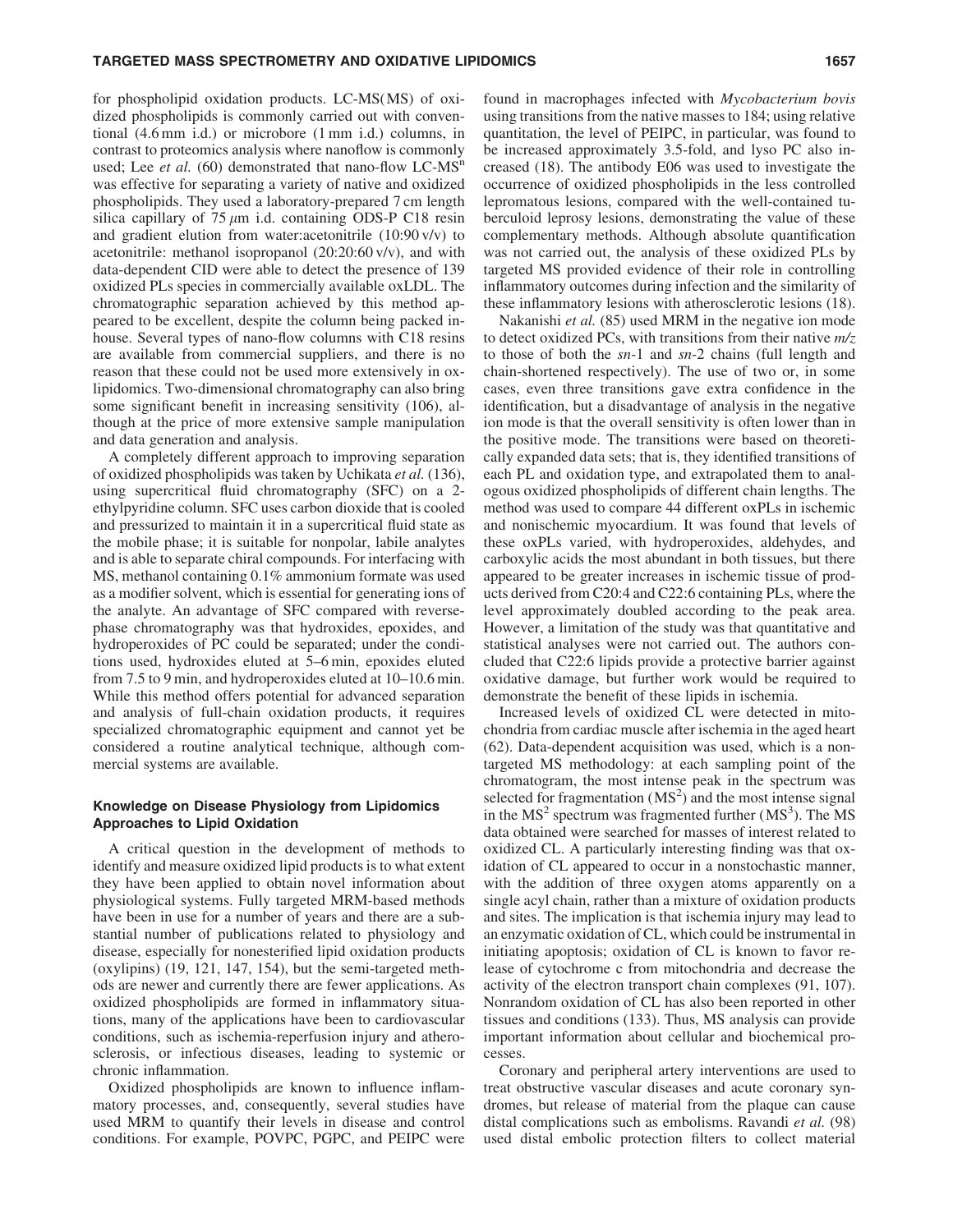released during these procedures and demonstrate the presence of oxidized PLs. Scanning for precursors of *m/z* 184 (phosphocholine headgroup) in the positive ion mode was used to identify PC-containing PLs in the extracted filter material, before quantitative analysis using SRM. The method was established using six commercially available oxidized lipids with 1,2-dinonanoyl-*sn*-glycero-3-phosphocholine as an internal standard, so the oxPLs could be quantified in terms of ng of material collected or as a % of the total oxidized PC analyzed. The filter material was enriched in oxidized lipids compared with unoxidized LDL, with PONPC as the most abundant component; around 75 ng was found to be present in filters for saphenous vein grafts, although peripheral and carotid interventions released less material ( $\sim$  50 ng). This is important, as aldehyde and carboxylate-containing products have been found to have different effects on vascular tissues (7, 30, 38). The study also demonstrated the value of protection filters to reduce the amounts of oxidized PLs reaching the microvasculature (98).

Essentially the same MS approach, involving transitions from the parent molecular ion to *m/z* 184, also demonstrated that levels of hydroxy, hydroperoxy, and truncated PCs were increased in plasma from rats and patients suffering from chronic alcohol exposure and alcoholic liver disease. Analysis of the temporal appearance of these products suggested that rather than being related to initial oxidative stress occurring during ethanol metabolism, they were produced later during the critical transition to pathologic steatohepatitis, when hepatic inflammation occurs. As oxidatively truncated phospholipids are pro-inflammatory and pro-apoptotic, it was suggested that they were likely to contribute to adverse systemic effects of chronic ethanol exposure, as well as being markers of steatohepatitis (148).

Oxidized PEs were found to occur in bronchoaveolar lavage fluid from patients with lung diseases, using negative ion MS analysis (42). Precursor ion scanning was used as a discovery tool to find precursors of *m/z* 317.2 (KETEcontaining lipids). The analysis of individual oxPEs was then carried out by monitoring transitions from parent ions to *m/z* 153.2 (12-KETE), 219.2 (15-HETE), or 179.2 (12-HETE), using higher collision energies to induce dissociation within the chain and provide information on positional isomers. Patients with cystic fibrosis had significantly higher levels of three oxidized plasmenyl phosphoethanolamines: 18:0p/15- KETE-PE, 18:1p/15-KETE-PE, and 16:0p/15-KETE-PE, at levels from approximately 0.05 to 3.5 ng/ml; although similar levels of the ester-linked compound 18:0a/15-KETE-PE were observed, the difference was not significant. The HETEand KETE-containing PEs are mainly generated by the action of 15-lipoxygenase in macrophages, and they were shown to cause stimulation of  $PPAR\gamma$  and upregulate CD36 expression in peritoneal macrophages (42). The increased levels of these oxidized lipids are thought to have a role in damping down the acute pulmonary inflammation characteristic of cystic fibrosis and may offer therapeutic potential for treating the disease.

The formation of oxidized CL and PS has also been observed in animal models of lung damage, such as that induced by hyperoxia,  $\gamma$ -radiation, or carbon nano-tubes, which can induce chronic pulmonary inflammation and fibrosis (5, 133, 135). Using shotgun lipidomics for initial identification followed by LC-MSMS for quantitative analysis, these conditions were found to result in much greater % increases in hydroperoxides and hydroxides of PS and CL compared with the other more abundant lipid classes PC and PE. This selective pattern of phospholipid peroxidation involving primarily CL and/or PS has also been reported in traumatic brain injury, and the observation that only certain polyunsaturated species within each of these classes became oxidized is in agreement with the study of CL oxidation in cardiac muscle (62). These studies concluded that mitochondrial lipid peroxidation pathways contributed to the chronic damage involved in inflammatory lung damage by triggering apoptotic pathways, and that mitochondrially targeted electron scavengers or heme-iron ligands might be able to protect against this damage (133).

# Future Perspectives

A great deal of information currently available on the extensive range of individual oxidized phospholipids that occur both *in vitro* and *in vivo* has been provided by MS analysis. Interestingly, although products such as hydroperoxides and epoxides are often regarded as unstable, they have been detected in tissue samples from many acute and chronic inflammation conditions, as have the more stable truncated phospholipids containing reactive aldehyde or ketone moieties that can also form adducts to proteins, and a range of other oxidized products with known or potential biological activity. Using accurate mass or fragmentation patterns, distinct oxidized molecular species and isomeric compounds have been identified. In fact, the major problem with nontargeted MS analysis is the amount of data available, exemplified by the size of a typical data file for a 1 h LC-MSMS run of 0.5 GB, and the consequent complexity of its analysis. For example, recent lipidomic studies of LDL have identified between 150 and 275 native molecular lipid species (13, 100), a study of mouse plasma using SFC identified 461 lipids (145), many lipids have been comprehensively profiled in brown adipose tissues (47), and other reports have identified even higher numbers (11); the likely number of different oxidized forms is considerably higher than this, and many different oxidized phospholipids have been reported in diseased tissues. The manual identification of such large numbers of species becomes an impossible task, and other approaches are required to make the data manageable.

One approach, as described earlier, is the use of targeted methods to find specific relevant modified lipids. An alternative approach is the use of software to cross-search the MS data against databases of lipid masses and fragmentation patterns for identifications. The most established open access database for lipidomics is LIPIDMAPS (www.lipidmaps.org/), but researchers are also developing their own databases of phospholipid MS characteristics and software tools for exploiting them. For example, LipidHome was developed by research at the European Bioinformatics Institute in the United Kingdom, and it incorporates a database and an MS1 search engine (28). Currently available databases and search tools have been recently reviewed (45, 57); most are freely available but two commercially available ones include Lipid View, marketed by ABSCIEX for shotgun data, and SimLipid from Premier Biosoft, which can handle LC-MS(MS) data. Until recently, oxidized lipids and phospholipids have been poorly represented in these resources, but as interest in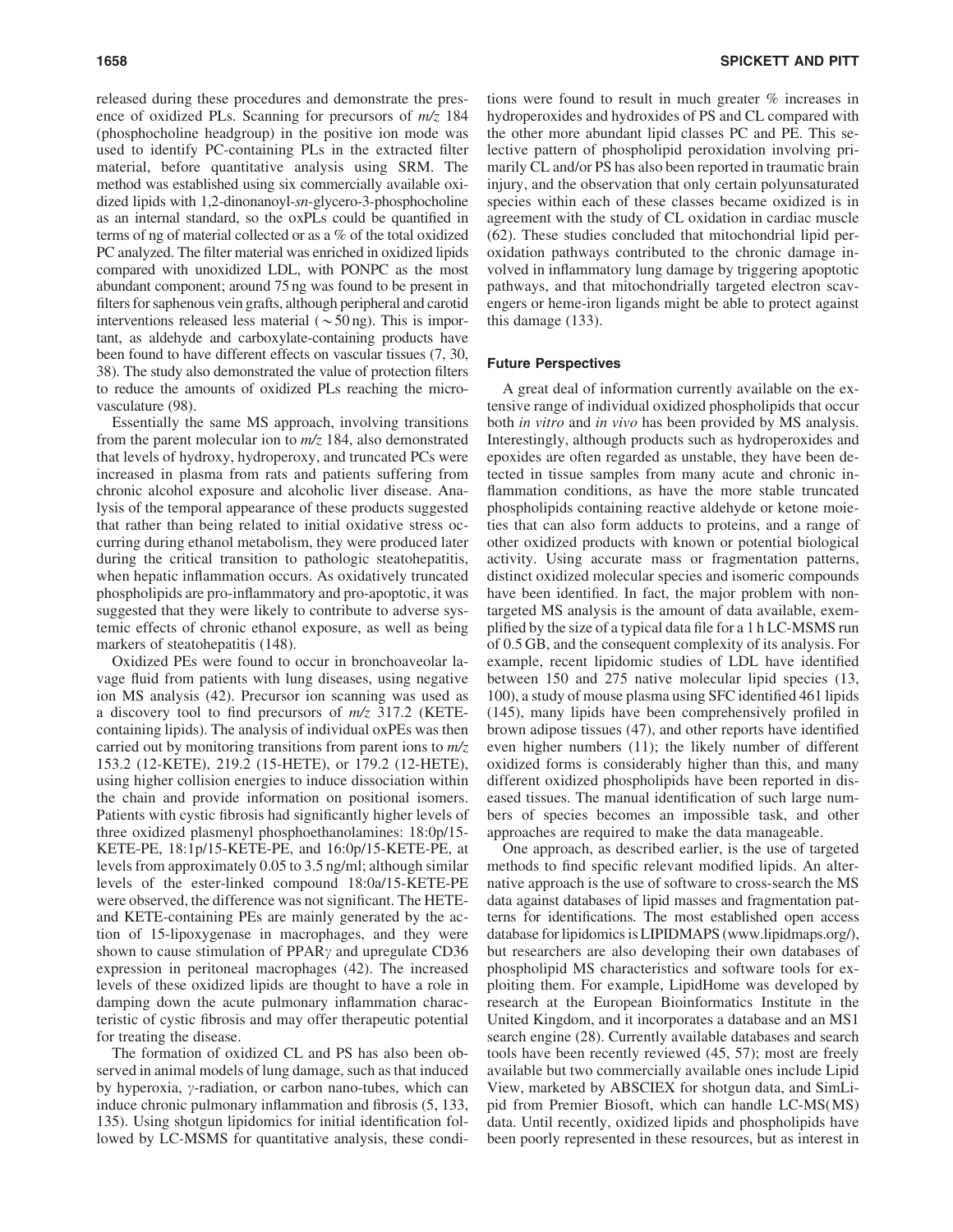

FIG. 11. Identification and imaging of two proposed OxPCs at  $m/z$  716. The MS spectrum (a) illustrates the complex mixture of biomolecules observed in tissue.  $MS^2$  (b),  $MS^3$  (c), and  $MS^4$  (d) spectra and images demonstrate the feasibility of identifying and localizing OxPCs in biological tissues using the MALDI MS<sup>n</sup> methods developed in this work. On the basis of the product ions observed, two isomeric OxPCs were identified, PC(16:0/11:0 COOH) and PC(18:0/9:0 COOH). The proposed structures are displayed in the *orange* and *purple boxes*, and the product ions specific to each of these OxPCs are indicated by *orange stars* and *purple diamonds* for PC(16:0/11:0 COOH) and PC(18:0/9:0 COOH), respectively. Fur-<br>thermore, on comparison of the MS<sup>n</sup> images of  $m/z$  716 ([PC(16:0/11:0 COOH) + Na]<sup>+</sup> and [PC(18:0/9:0 COO the MS image of  $m/z$  756 ( $[PC(16:0/16:0) + Na]$ <sup>+</sup>, a PL known to localize in the gray matter of rat spinal cord), the ions related to the OxPCs appear mostly in the gray matter (outlined in *red*). Reprinted with permission from Stutts *et al.* (124); Copyright  $\odot$  2013 American Chemical Society. To see this illustration in color, the reader is referred to the web version of this article at www.liebertpub.com/ars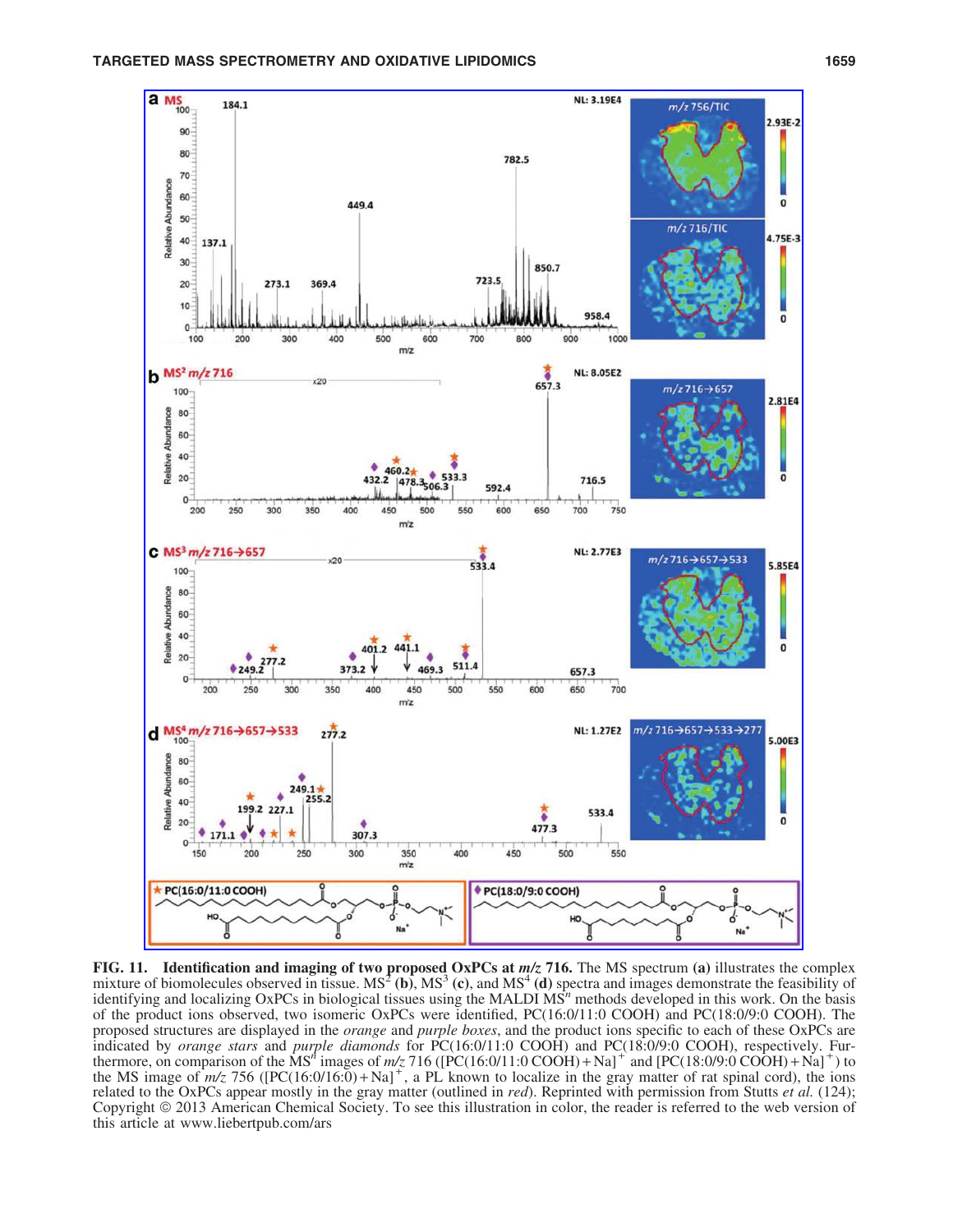their analysis and available MS data grow, this is being remedied. LiPilot is a software tool designed for the identification of phospholipid structures from MSMS data (64) and has been used to carry out automatic searches of oxidized PLs found in LDL (60). This is an area that is expected to develop greatly in the next few years, and will be very important as improvement in instrument technology and scanning rates provide ever-increasing amounts of data, for example from ''pseudo-targeted'' approaches using q-TOF instruments, which requires data mining of the extensive datasets.

An issue that will be important for the future is the availability of standards. In contrast to the large number of available isotope-labeled or unlabelled nonesterified lipids, standards for oxidized phospholipids are fewer and often prohibitively expensive, owing to the greater synthetic difficulty. Relative quantification, involving comparison of lipid profiles between samples or ratioing of oxidized products *versus* native precursors, can be carried out without labeled standards (101). However, absolute quantification of oxidized lipid levels requires standards of all analytes of interest, as the ionization efficiency varies with chain length and phospholipid class. Quantification by comparison with a small number of standards that may not have directly comparable MS behavior has limitations; especially in discovery applications, absolute quantification continues to be a challenge.

Unlike protein aldehydes (generated from direct oxidation or short-chain lipid adducts, such as HNE), there are very few reported methods for the enrichment of oxidized phospholipids, which is especially surprising given their generally low abundance. Of the few there are, the most effective appear to be nanoparticle-based enrichment of acidic products generated either directly from the oxidation or *via* reaction of lipid aldehydes with an acidic aniline based reagent (4-aminobenzoic acid) using either  $ZrO<sub>2</sub>$  or surface functionalized  $Fe<sub>3</sub>O<sub>4</sub>$  core-shell superparamagnetic nanoparticles (123), or a bifunctional thiol hydrazide that can be captured on GNPs for isolation and then the aldehyde is released using hydroxylamine (41). The former have the advantage that they can be directly analyzed by adding the particles to the MALDI matrix.

An area that is likely to grow considerably in the next few years is MS imaging of oxidized lipids. MS imaging involves collection MS or MRM data at a number of raster points across a sample, and reconstructing an abundance map from this using ion intensities (36, 84), and its potential for phospholipids has been recently reviewed (113). The most commonly used method to date is MALDI, although a range of newer methods that operate at atmospheric pressure, such as desorption ESI (24), laser ablation electrospray ionization (LAESI) (86), laserspray ionization (LSI) (44), and liquid extraction surface analysis (LESA) (10), which generally have limiting resolutions between 20 and  $100 \mu m$ , and higher-resolution methods such as secondary-ion mass spectrometry (SIMS, sub-micron resolution) (6) are showing promise as alternative methods. The use of ToF-ToF instruments, and especially the coupling of imaging methods to other high-resolution MS instruments where ion analysis and fragmentation are fully decoupled from the ionization method, along with the application of ion mobility MS are revolutionizing the capabilities of this methodology. MALDI imaging appears to work particularly well for easily ionized lipids (PC, PE) as well as for other metabolites or peptides (88), and studies on the lipid content of a number of animal tissues have been reported, especially in the brain and liver, which have a high lipid content; this has been comprehensively reviewed recently (35, 36). As yet, very few studies in which oxidized lipids were detected have been reported (114), but Stutts *et al.* have used sophisticated  $MS<sup>n</sup>$  methodology to image truncated carboxylate-containing PCs in rat spinal cord and show they were mainly localized to the gray matter (Fig. 11) (124), and the analysis of oxidized lipids in traumatic brain injury has been recently reviewed (114). This technology is an area of considerable interest and value for understanding the localization of oxidized phospholipids within diseased and inflamed tissue, although currently spatial resolution of the image is limited by the laser spot diameter and other factors to  $10-50 \mu m$ .

In conclusion, oxidative lipidomics is an exciting and biomedically important area that depends largely on MS technology, and in which we can expect to see significant advances in the near future as the technology and supporting methodological refinements are developed further.

#### **References**

- 1. Adachi J, Yoshioka N, Funae R, Nushida H, Asano M, and Ueno Y. Determination of phosphatidylcholine monohydroperoxides using quadrupole time-of-flight mass spectrometry. *[J Chromatogr B Analyt Technol Biomed](http://online.liebertpub.com/action/showLinks?pmid=15149609&crossref=10.1016%2Fj.jchromb.2004.02.025) [Life Sci](http://online.liebertpub.com/action/showLinks?pmid=15149609&crossref=10.1016%2Fj.jchromb.2004.02.025)* 806: 41–46, 2004.
- 2. Baker PR, Armando AM, Campbell JL, Quehenberger O, and Dennis EA. Three-dimensional enhanced lipidomics analysis combining UPLC, differential ion mobility spectrometry, and mass spectrometric separation strategies. *[J Lipid Res](http://online.liebertpub.com/action/showLinks?pmid=25225680&crossref=10.1194%2Fjlr.D051581)* 55: 2432–2442, 2014.
- 3. Baker PR, Lin Y, Schopfer FJ, Woodcock SR, Groeger AL, Batthyany C, Sweeney S, Long MH, Iles KE, Baker LM, Branchaud BP, Chen YE, and Freeman BA. Fatty acid transduction of nitric oxide signaling: multiple nitrated unsaturated fatty acid derivatives exist in human blood and urine and serve as endogenous peroxisome proliferator-activated receptor ligands. *[J Biol Chem](http://online.liebertpub.com/action/showLinks?pmid=16227625&crossref=10.1074%2Fjbc.M504212200)* 280: 42464–42475, 2005.
- 4. Banerjee S and Mazumdar S. Electrospray ionization mass spectrometry: a technique to access the information beyond the molecular weight of the analyte. *Int J Anal Chem* 2012: 282574, 2012.
- 5. Bayir H, Tyurin VA, Tyurina YY, Viner R, Ritov V, Amoscato AA, Zhao Q, Zhang XJ, Janesko-Feldman KL, Alexander H, Basova LV, Clark RS, Kochanek PM, and Kagan VE. Selective early cardiolipin peroxidation after traumatic brain injury: an oxidative lipidomics analysis. *[Ann Neurol](http://online.liebertpub.com/action/showLinks?pmid=17685468&crossref=10.1002%2Fana.21168)* 62: 154–169, 2007.
- 6. Benabdellah F, Seyer A, Quinton L, Touboul D, Brunelle A, and Laprevote O. Mass spectrometry imaging of rat brain sections: nanomolar sensitivity with MALDI versus nanometer resolution by TOF-SIMS. *[Anal Bioanal Chem](http://online.liebertpub.com/action/showLinks?pmid=19711060&crossref=10.1007%2Fs00216-009-3031-2)* 396: 151–162, 2010.
- 7. Bochkov VN, Oskolkova OV, Birukov KG, Levonen AL, Binder CJ, and Stockl J. Generation and biological activities of oxidized phospholipids. *[Antioxid Redox Signal](http://online.liebertpub.com/action/showLinks?system=10.1089%2Fars.2009.2597&pmid=19686040)* 12: 1009–1059, 2010.
- 8. Breusing N, Grune T, Andrisic L, Atalay M, Bartosz G, Biasi F, Borovic S, Bravo L, Casals I, Casillas R, Dinischiotu A, Drzewinska J, Faber H, Fauzi NM, Gajewska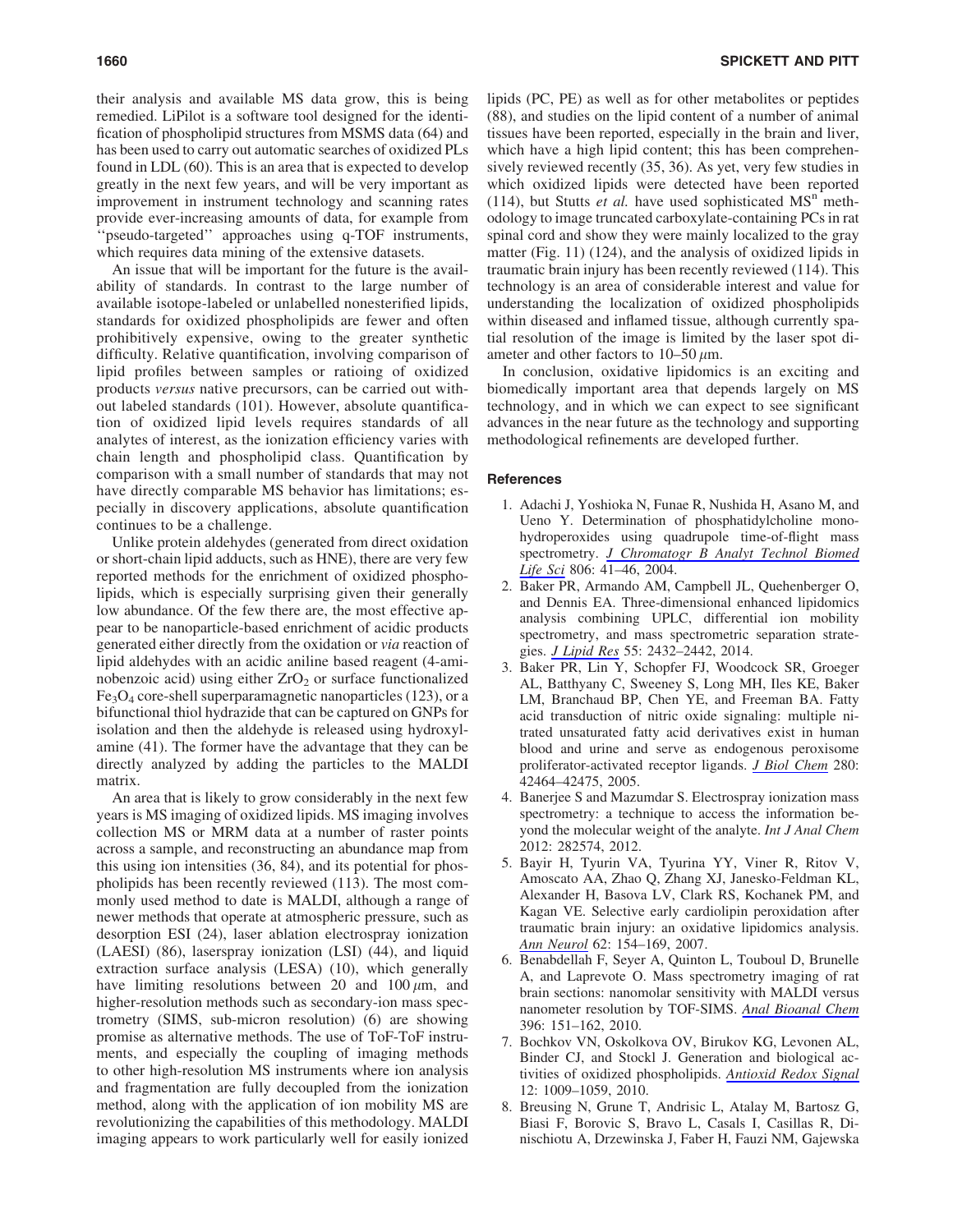## TARGETED MASS SPECTROMETRY AND OXIDATIVE LIPIDOMICS **1661** 1661

A, Gambini J, Gradinaru D, Kokkola T, Lojek A, Luczaj W, Margina D, Mascia C, Mateos R, Meinitzer A, Mitjavila MT, Mrakovcic L, Munteanu MC, Podborska M, Poli G, Sicinska P, Skrzydlewska E, Vina J, Wiswedel I, Zarkovic N, Zelzer S, and Spickett CM. An inter-laboratory validation of methods of lipid peroxidation measurement in UVA-treated human plasma samples. *[Free Radic Res](http://online.liebertpub.com/action/showLinks?pmid=20836662&crossref=10.3109%2F10715762.2010.499907)* 44: 1203–1215, 2010.

- 9. Brouwers JF. Liquid chromatographic-mass spectrometric analysis of phospholipids. Chromatography, ionization and quantification. *[Biochim Biophys Acta](http://online.liebertpub.com/action/showLinks?pmid=21851861&crossref=10.1016%2Fj.bbalip.2011.08.001)* 1811: 763–775, 2011.
- 10. Brown SH, Huxtable LH, Willcox MD, Blanksby SJ, and Mitchell TW. Automated surface sampling of lipids from worn contact lenses coupled with tandem mass spectrometry. *[Analyst](http://online.liebertpub.com/action/showLinks?pmid=23181259&crossref=10.1039%2Fc2an36189b)* 138: 1316–1320, 2013.
- 11. Cajka T and Fiehn O. Comprehensive analysis of lipids in biological systems by liquid chromatography-mass spectrometry. *[Trends Analyt Chem](http://online.liebertpub.com/action/showLinks?pmid=25309011&crossref=10.1016%2Fj.trac.2014.04.017)* 61: 192–206, 2014.
- 12. Calder PC. Polyunsaturated fatty acids and inflammation. *[Prostaglandins Leukot Essent Fatty Acids](http://online.liebertpub.com/action/showLinks?pmid=16828270&crossref=10.1016%2Fj.plefa.2006.05.012)* 75: 197– 202, 2006.
- 13. Camont L, Lhomme M, Rached F, Le Goff W, Negre-Salvayre A, Salvayre R, Calzada C, Lagarde M, Chapman MJ, and Kontush A. Small, dense high-density lipoprotein-3 particles are enriched in negatively charged phospholipids: relevance to cellular cholesterol efflux, antioxidative, antithrombotic, anti-inflammatory, and antiapoptotic functionalities. *[Arterioscler Thromb Vasc Biol](http://online.liebertpub.com/action/showLinks?pmid=24092747&crossref=10.1161%2FATVBAHA.113.301468)* 33: 2715–2723, 2013.
- 14. Castro-Perez J, Roddy TP, Nibbering NM, Shah V, McLaren DG, Previs S, Attygalle AB, Herath K, Chen Z, Wang SP, Mitnaul L, Hubbard BK, Vreeken RJ, Johns DG, and Hankemeier T. Localization of fatty acyl and double bond positions in phosphatidylcholines using a dual stage CID fragmentation coupled with ion mobility mass spectrometry. *[J Am Soc Mass Spectrom](http://online.liebertpub.com/action/showLinks?pmid=21953258&crossref=10.1007%2Fs13361-011-0172-2)* 22: 1552– 1567, 2011.
- 15. Choi BK, Hercules DM, Zhang TL, and Gusev AI. Comparison of quadrupole, time-of-flight and Fourier transform mass analyzers for LC-MS applications. *Spectroscopy* 18: S24- + , 2003.
- 16. Chughtai K, Jiang L, Greenwood TR, Glunde K, and Heeren RM. Mass spectrometry images acylcarnitines, phosphatidylcholines, and sphingomyelin in MDA-MB-231 breast tumor models. *[J Lipid Res](http://online.liebertpub.com/action/showLinks?pmid=22930811&crossref=10.1194%2Fjlr.M027961)* 54: 333–344, 2013.
- 17. Cracowski JL, Baguet JP, Ormezzano O, Bessard J, Stanke-Labesque F, Bessard G, and Mallion JM. Lipid peroxidation is not increased in patients with untreated mild-to-moderate hypertension. *[Hypertension](http://online.liebertpub.com/action/showLinks?pmid=12574096&crossref=10.1161%2F01.HYP.0000050963.16405.E6)* 41: 286– 288, 2003.
- 18. Cruz D, Watson AD, Miller CS, Montoya D, Ochoa MT, Sieling PA, Gutierrez MA, Navab M, Reddy ST, Witztum JL, Fogelman AM, Rea TH, Eisenberg D, Berliner J, and Modlin RL. Host-derived oxidized phospholipids and HDL regulate innate immunity in human leprosy. *[J Clin](http://online.liebertpub.com/action/showLinks?pmid=18636118&crossref=10.1172%2FJCI34189) [Invest](http://online.liebertpub.com/action/showLinks?pmid=18636118&crossref=10.1172%2FJCI34189)* 118: 2917–2928, 2008.
- 19. Dasilva G, Pazos M, Gallardo JM, Rodriguez I, Cela R, and Medina I. Lipidomic analysis of polyunsaturated fatty acids and their oxygenated metabolites in plasma by solidphase extraction followed by LC-MS. *[Anal Bioanal Chem](http://online.liebertpub.com/action/showLinks?pmid=24618987&crossref=10.1007%2Fs00216-014-7701-3)* 406: 2827–2839, 2014.
- 20. Domingues MR, Reis A, and Domingues P. Mass spectrometry analysis of oxidized phospholipids. *[Chem Phys](http://online.liebertpub.com/action/showLinks?pmid=18671956&crossref=10.1016%2Fj.chemphyslip.2008.07.003) [Lipids](http://online.liebertpub.com/action/showLinks?pmid=18671956&crossref=10.1016%2Fj.chemphyslip.2008.07.003)* 156: 1–12, 2008.
- 21. Donovan EL, Pettine SM, Hickey MS, Hamilton KL, and Miller BF. Lipidomic analysis of human plasma reveals ether-linked lipids that are elevated in morbidly obese humans compared to lean. *[Diabetol Metab Syndr](http://online.liebertpub.com/action/showLinks?pmid=23672807&crossref=10.1186%2F1758-5996-5-24)* 5, 24, 2013.
- 22. Edelstein C, Pfaffinger D, Yang M, Hill JS, and Scanu AM. Naturally occurring human plasminogen, like genetically related apolipoprotein(a), contains oxidized phosphatidylcholine adducts. *[Biochim Biophys Acta Mol](http://online.liebertpub.com/action/showLinks?pmid=20346413&crossref=10.1016%2Fj.bbalip.2010.03.009) [Cell Biol Lipids](http://online.liebertpub.com/action/showLinks?pmid=20346413&crossref=10.1016%2Fj.bbalip.2010.03.009)* 1801: 738–745, 2010.
- 23. El-Aneed A, Cohen A, and Banoub J. Mass spectrometry, review of the basics: electrospray, MALDI, and commonly used mass analyzers. *[Appl Spectrosc Rev](http://online.liebertpub.com/action/showLinks?crossref=10.1080%2F05704920902717872)* 44: 210– 230, 2009.
- 24. Ellis SR, Brown SH, In Het Panhuis M, Blanksby SJ, and Mitchell TW. Surface analysis of lipids by mass spectrometry: more than just imaging. *[Prog Lipid Res](http://online.liebertpub.com/action/showLinks?pmid=23623802&crossref=10.1016%2Fj.plipres.2013.04.005)* 52: 329– 353, 2013.
- 25. Fedorova M, Bollineni RC, and Hoffmann R. Protein carbonylation as a major hallmark of oxidative damage: Update of analytical strategies. *[Mass Spectrom Rev](http://online.liebertpub.com/action/showLinks?pmid=23832618&crossref=10.1002%2Fmas.21381)* 33: 79–97, 2014.
- 26. Flemmig J and Arnhold J. Interaction of hypochlorous acid and myeloperoxidase with phosphatidylserine in the presence of ammonium ions. *[J Inorg Biochem](http://online.liebertpub.com/action/showLinks?pmid=20400181&crossref=10.1016%2Fj.jinorgbio.2010.03.009)* 104: 759– 764, 2010.
- 27. Flemmig J, Spalteholz H, Schubert K, Meier S, and Arnhold J. Modification of phosphatidylserine by hypochlorous acid. *[Chem Phys Lipids](http://online.liebertpub.com/action/showLinks?pmid=19577554&crossref=10.1016%2Fj.chemphyslip.2009.06.144)* 161: 44–50, 2009.
- 28. Foster JM, Moreno P, Fabregat A, Hermjakob H, Steinbeck C, Apweiler R, Wakelam MJ, and Vizcaino JA. LipidHome: a database of theoretical lipids optimized for high throughput mass spectrometry lipidomics. *[PLoS One](http://online.liebertpub.com/action/showLinks?pmid=23667450&crossref=10.1371%2Fjournal.pone.0061951)* 8: e61951, 2013.
- 29. Friedman P, Horkko S, Steinberg D, Witztum JL, and Dennis EA. Correlation of antiphospholipid antibody recognition with the structure of synthetic oxidized phospholipids - Importance of Schiff base formation and aldol condensation. *[J Biol Chem](http://online.liebertpub.com/action/showLinks?pmid=11744722&crossref=10.1074%2Fjbc.M108860200)* 277: 7010–7020, 2002.
- 30. Fruhwirth GO, Loidl A, and Hermetter A. Oxidized phospholipids: from molecular properties to disease. *[Biochim Biophys Acta](http://online.liebertpub.com/action/showLinks?pmid=17570293&crossref=10.1016%2Fj.bbadis.2007.04.009)* 1772: 718–736, 2007.
- 31. Fu PF and Birukov KG. Oxidized phospholipids in control of inflammation and endothelial barrier. *[Transl Res](http://online.liebertpub.com/action/showLinks?pmid=19304275&crossref=10.1016%2Fj.trsl.2008.12.005)* 153: 166–176, 2009.
- 32. Fuchs B, Bresler K, and Schiller J. Oxidative changes of lipids monitored by MALDI MS. *[Chem Phys Lipids](http://online.liebertpub.com/action/showLinks?pmid=21964445&crossref=10.1016%2Fj.chemphyslip.2011.09.006)* 164: 782–795, 2011.
- 33. Fuchs B, Suss R, and Schiller J. An update of MALDI-TOF mass spectrometry in lipid research. *[Prog Lipid Res](http://online.liebertpub.com/action/showLinks?pmid=20643161&crossref=10.1016%2Fj.plipres.2010.07.001)* 49: 450–475, 2010.
- 34. Garrett TJ and Yost RA. Analysis of intact tissue by intermediate-pressure MALDI on a linear ion trap mass spectrometer. *[Anal Chem](http://online.liebertpub.com/action/showLinks?pmid=16579637&crossref=10.1021%2Fac0522761)* 78: 2465–2469, 2006.
- 35. Gode D and Volmer DA. Lipid imaging by mass spectrometry—a review. *[Analyst](http://online.liebertpub.com/action/showLinks?pmid=23314100&crossref=10.1039%2Fc2an36337b)* 138: 1289–1315, 2013.
- 36. Goto-Inoue N, Hayasaka T, Zaima N, and Setou M. Imaging mass spectrometry for lipidomics. *[Biochim Bio](http://online.liebertpub.com/action/showLinks?pmid=21440085&crossref=10.1016%2Fj.bbalip.2011.03.004)[phys Acta](http://online.liebertpub.com/action/showLinks?pmid=21440085&crossref=10.1016%2Fj.bbalip.2011.03.004)* 1811: 961–969, 2011.
- 37. Greenberg ME, Li XM, Gugiu BG, Gu X, Qin J, Salomon RG, and Hazen SL. The lipid whisker model of the structure of oxidized cell membranes. *[J Biol Chem](http://online.liebertpub.com/action/showLinks?pmid=18045864&crossref=10.1074%2Fjbc.M707348200)* 283: 2385–2396, 2008.
- 38. Greig FH, Kennedy S, and Spickett CM. Physiological effects of oxidized phospholipids and their cellular sig-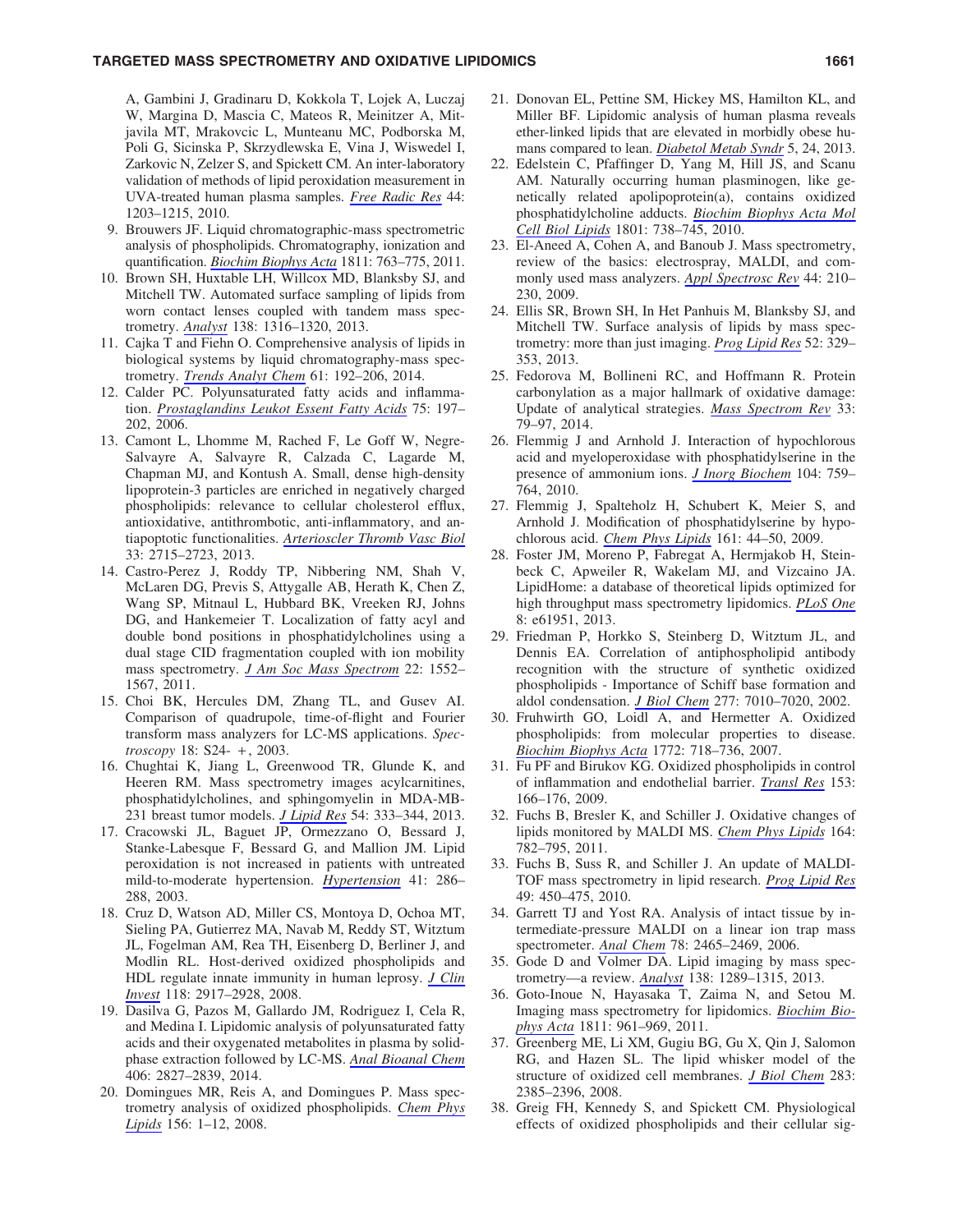naling mechanisms in inflammation. *[Free Radic Biol Med](http://online.liebertpub.com/action/showLinks?pmid=22080084&crossref=10.1016%2Fj.freeradbiomed.2011.10.481)* 52: 266–280, 2012.

- 39. Gross JH. *Mass Spectrometry: A Textbook.* Berlin; London: Springer, 2004.
- 40. Gruber F, Bicker W, Oskolkova OV, Tschachler E, and Bochkov VN. A simplified procedure for semi-targeted lipidomic analysis of oxidized phosphatidylcholines induced by UVA irradiation. *[J Lipid Res](http://online.liebertpub.com/action/showLinks?pmid=22414483&crossref=10.1194%2Fjlr.D025270)* 53: 1232–1242, 2012.
- 41. Haller E, Stubiger G, Lafitte D, Lindner W, and Lammerhofer M. Chemical recognition of oxidation-specific epitopes in low-density lipoproteins by a nanoparticle based concept for trapping, enrichment, and liquid chromatography-tandem mass spectrometry analysis of oxidative stress biomarkers. *[Anal Chem](http://online.liebertpub.com/action/showLinks?pmid=25219896&crossref=10.1021%2Fac502855n)* 86: 9954–9961, 2014.
- 42. Hammond VJ, Morgan AH, Lauder S, Thomas CP, Brown S, Freeman BA, Lloyd CM, Davies J, Bush A, Levonen AL, Kansanen E, Villacorta L, Chen YE, Porter N, Garcia-Diaz YM, Schopfer FJ, and O'Donnell VB. Novel keto-phospholipids are generated by monocytes and macrophages, detected in cystic fibrosis, and activate peroxisome proliferator-activated receptor-gamma. *[J Biol](http://online.liebertpub.com/action/showLinks?pmid=23060450&crossref=10.1074%2Fjbc.M112.405407) [Chem](http://online.liebertpub.com/action/showLinks?pmid=23060450&crossref=10.1074%2Fjbc.M112.405407)* 287: 41651–41666, 2012.
- 43. Han XL, Yang K, and Gross RW. Multi-dimensional mass spectrometry-based shotgun lipidomics and novel strategies for lipidomic analyses. *[Mass Spectrom Rev](http://online.liebertpub.com/action/showLinks?pmid=21755525&crossref=10.1002%2Fmas.20342)* 31: 134– 178, 2012.
- 44. Harron AF, Hoang K, and McEwen CN. High mass resolution tissue imaging at atmospheric pressure using laserspray ionization mass spectrometry. *[Int J Mass](http://online.liebertpub.com/action/showLinks?crossref=10.1016%2Fj.ijms.2013.07.016) [Spectrom](http://online.liebertpub.com/action/showLinks?crossref=10.1016%2Fj.ijms.2013.07.016)* 352: 65–69, 2013.
- 45. Hartler J, Tharakan R, Kofeler HC, Graham DR, and Thallinger GG. Bioinformatics tools and challenges in structural analysis of lipidomics MS/MS data. *[Brief](http://online.liebertpub.com/action/showLinks?pmid=22764120&crossref=10.1093%2Fbib%2Fbbs030) [Bioinform](http://online.liebertpub.com/action/showLinks?pmid=22764120&crossref=10.1093%2Fbib%2Fbbs030)* 14: 375–390, 2013.
- 46. Hinterwirth H, Stubiger G, Lindner W, and Lammerhofer M. Gold nanoparticle-conjugated anti-oxidized lowdensity lipoprotein antibodies for targeted lipidomics of oxidative stress biomarkers. *[Anal Chem](http://online.liebertpub.com/action/showLinks?pmid=23895666&crossref=10.1021%2Fac401778f)* 85: 8376–8384, 2013.
- 47. Hoene M, Li J, Haring HU, Weigert C, Xu G, and Lehmann R. The lipid profile of brown adipose tissue is sexspecific in mice. *[Biochim Biophys Acta](http://online.liebertpub.com/action/showLinks?pmid=25128765&crossref=10.1016%2Fj.bbalip.2014.08.003)* 1842: 1563–1570, 2014.
- 48. Hoff HF, O'Neil J, Wu ZP, Hoppe G, and Salomon RL. Phospholipid hydroxyalkenals - Biological and chemical properties of specific oxidized lipids present in atherosclerotic lesions. *[Arterioscl Thromb Vasc Biol](http://online.liebertpub.com/action/showLinks?pmid=12588771&crossref=10.1161%2F01.ATV.0000051407.42536.73)* 23: 275– 282, 2003.
- 49. Hui SP, Chiba H, Jin S, Nagasaka H, and Kurosawa T. Analyses for phosphatidylcholine hydroperoxides by LC/ MS. *[J Chromatogr B Analyt Technol Biomed Life Sci](http://online.liebertpub.com/action/showLinks?pmid=20478751&crossref=10.1016%2Fj.jchromb.2010.04.011)* 878: 1677–1682, 2010.
- 50. Hui SP, Taguchi Y, Takeda S, Ohkawa F, Sakurai T, Yamaki S, Jin S, Fuda H, Kurosawa T, and Chiba H. Quantitative determination of phosphatidylcholine hydroperoxides during copper oxidation of LDL and HDL by liquid chromatography/mass spectrometry. *[Anal](http://online.liebertpub.com/action/showLinks?pmid=22367245&crossref=10.1007%2Fs00216-012-5833-x) [Bioanal Chem](http://online.liebertpub.com/action/showLinks?pmid=22367245&crossref=10.1007%2Fs00216-012-5833-x)* 403: 1831–1840, 2012.
- 51. Jackson SN, Barbacci D, Egan T, Lewis EK, Schultz JA, and Woods AS. MALDI-ion mobility mass spectrometry of lipids in negative ion mode. *[Anal Methods](http://online.liebertpub.com/action/showLinks?pmid=24999374&crossref=10.1039%2Fc4ay00320a)* 6: 5001– 5007, 2014.
- 52. Jackson SN, Ugarov M, Egan T, Post JD, Langlais D, Albert Schultz J, and Woods AS. MALDI-ion mobility-TOFMS imaging of lipids in rat brain tissue. *[J Mass](http://online.liebertpub.com/action/showLinks?pmid=17621389&crossref=10.1002%2Fjms.1245) [Spectrom](http://online.liebertpub.com/action/showLinks?pmid=17621389&crossref=10.1002%2Fjms.1245)* 42: 1093–1098, 2007.
- 53. Jerlich A, Pitt AR, Schaur RJ, and Spickett CM. Pathways of phospholipid oxidation by HOCl in human LDL detected by LC-MS. *[Free Radic Biol Med](http://online.liebertpub.com/action/showLinks?pmid=10754262&crossref=10.1016%2FS0891-5849%2899%2900273-7)* 28: 673–682, 2000.
- 54. Jessup W, Dean RT, and Gebicki JM. Iodometric Determination of Hydroperoxides in Lipids and Proteins. *Oxygen Radic Biol Syst Pt C* 233: 289–303, 1994.
- 55. Kanai Y, Hiroki S, Koshino H, Konoki K, Cho Y, Cayme M, Fukuyo Y, and Yotsu-Yamashita M. Identification of novel oxidized levuglandin D-2 in marine red alga and mouse tissue. *[J Lipid Res](http://online.liebertpub.com/action/showLinks?pmid=21893678&crossref=10.1194%2Fjlr.M017053)* 52: 2245–2254, 2011.
- 56. Kliman M, May JC, and McLean JA. Lipid analysis and lipidomics by structurally selective ion mobility-mass spectrometry. *[Biochim Biophys Acta](http://online.liebertpub.com/action/showLinks?pmid=21708282&crossref=10.1016%2Fj.bbalip.2011.05.016)* 1811: 935–945, 2011.
- 57. Kofeler HC, Fauland A, Rechberger GN, and Trotzmuller M. Mass spectrometry based lipidomics: an overview of technological platforms. *[Metabolites](http://online.liebertpub.com/action/showLinks?pmid=24957366&crossref=10.3390%2Fmetabo2010019)* 2: 19–38, 2012.
- 58. Lam SM and Shui GH. Lipidomics as a principal tool for advancing biomedical research. *[J Genet Genom](http://online.liebertpub.com/action/showLinks?pmid=23969247&crossref=10.1016%2Fj.jgg.2013.06.007)* 40: 375– 390, 2013.
- 59. Le Faouder P, Baillif V, Spreadbury I, Motta JP, Rousset P, Chene G, Guigne C, Terce F, Vanner S, Vergnolle N, Bertrand-Michel J, Dubourdeau M, and Cenac N. LC-MS/ MS method for rapid and concomitant quantification of pro-inflammatory and pro-resolving polyunsaturated fatty acid metabolites. *[J Chromatogr B Analyt Technol Biomed](http://online.liebertpub.com/action/showLinks?pmid=23831705&crossref=10.1016%2Fj.jchromb.2013.06.014) [Life Sci](http://online.liebertpub.com/action/showLinks?pmid=23831705&crossref=10.1016%2Fj.jchromb.2013.06.014)* 932: 123–133, 2013.
- 60. Lee JY, Lim S, Park S, and Moon MH. Characterization of oxidized phospholipids in oxidatively modified low density lipoproteins by nanoflow liquid chromatographytandem mass spectrometry. *[J Chromatogr A](http://online.liebertpub.com/action/showLinks?pmid=23523068&crossref=10.1016%2Fj.chroma.2013.02.086)* 1288: 54–62, 2013.
- 61. Leitinger N. The role of phospholipid oxidation products in inflammatory and autoimmune diseases: evidence from animal models and in humans. *[Subcell Biochem](http://online.liebertpub.com/action/showLinks?pmid=18751917&crossref=10.1007%2F978-1-4020-8830-8_12)* 49: 325– 350, 2008.
- 62. Lesnefsky EJ, Minkler P, and Hoppel CL. Enhanced modification of cardiolipin during ischemia in the aged heart. *[J Mol Cell Cardiol](http://online.liebertpub.com/action/showLinks?pmid=19303420&crossref=10.1016%2Fj.yjmcc.2009.03.007)* 46: 1008–1015, 2009.
- 63. Li P, Tong Y, Yang H, Zhou S, Xiong F, Huo T, and Mao M. Mitochondrial translocation of human telomerase reverse transcriptase in cord blood mononuclear cells of newborns with gestational diabetes mellitus mothers. *[Diabetes Res Clin Pract](http://online.liebertpub.com/action/showLinks?pmid=24480248&crossref=10.1016%2Fj.diabres.2013.12.024)* 103: 310–318, 2014.
- 64. Lim S, Byeon SK, Lee JY, and Moon MH. Computational approach to structural identification of phospholipids using raw mass spectra from nanoflow liquid chromatography-electrospray ionization-tandem mass spectrometry. *[J](http://online.liebertpub.com/action/showLinks?pmid=22899509&crossref=10.1002%2Fjms.3033) [Mass Spectrom](http://online.liebertpub.com/action/showLinks?pmid=22899509&crossref=10.1002%2Fjms.3033)* 47: 1004–1014, 2012.
- 65. Lima ES, Di Mascio P, Rubbo H, and Abdalla DS. Characterization of linoleic acid nitration in human blood plasma by mass spectrometry. *[Biochemistry](http://online.liebertpub.com/action/showLinks?pmid=12186558&crossref=10.1021%2Fbi025504j)* 41: 10717– 10722, 2002.
- 66. Lintonen TP, Baker PR, Suoniemi M, Ubhi BK, Koistinen KM, Duchoslav E, Campbell JL, and Ekroos K. Differential mobility spectrometry-driven shotgun lipidomics. *[Anal Chem](http://online.liebertpub.com/action/showLinks?pmid=25160652&crossref=10.1021%2Fac5021744)* 86: 9662–9669, 2014.
- 67. Liu W, Morrow JD, and Yin HY. Quantification of F-2 isoprostanes as a reliable index of oxidative stress *in vivo*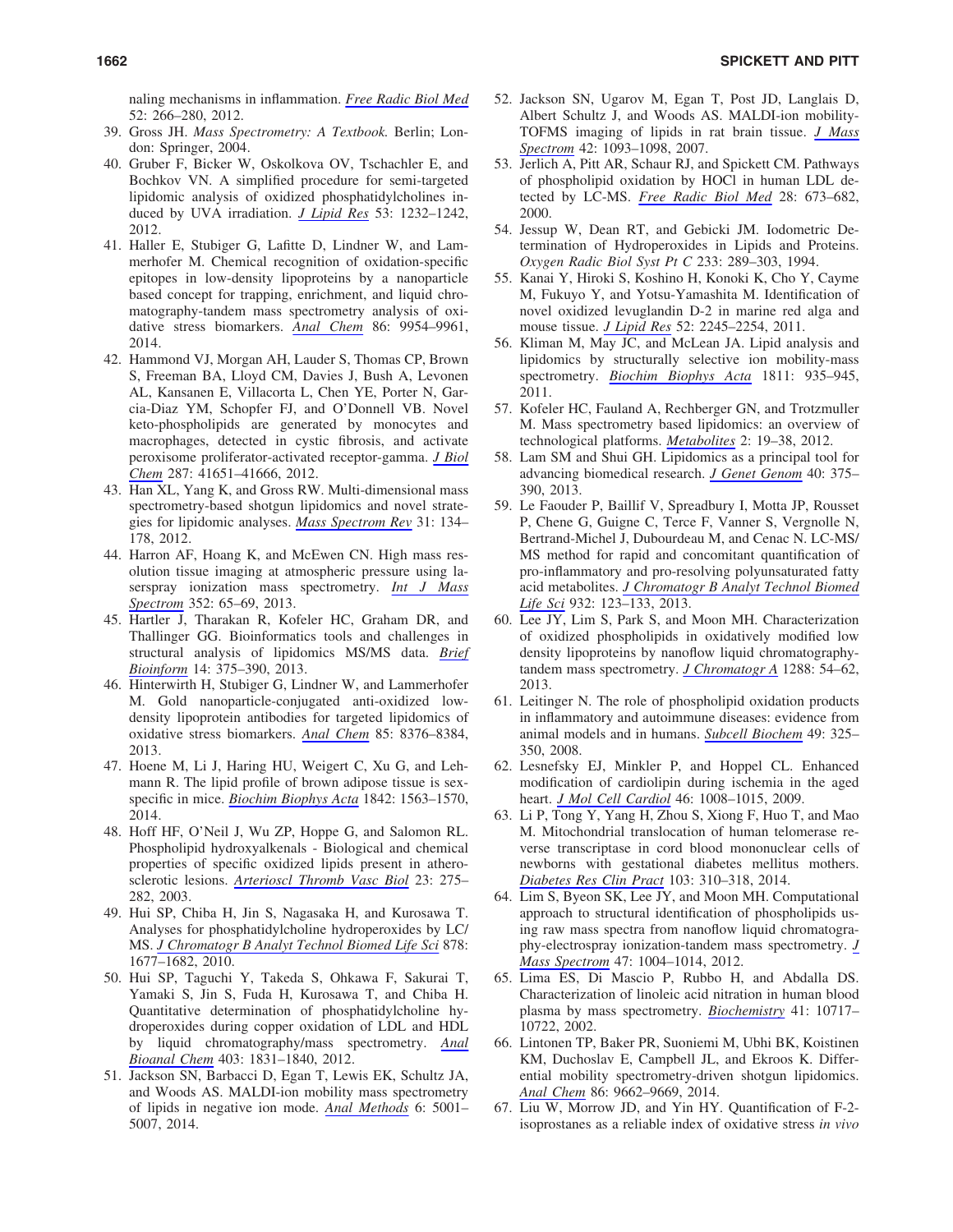## TARGETED MASS SPECTROMETRY AND OXIDATIVE LIPIDOMICS NARROLL 2000 1663

using gas chromatography-mass spectrometry (GC-MS) method. *[Free Radic Biol Med](http://online.liebertpub.com/action/showLinks?pmid=19647073&crossref=10.1016%2Fj.freeradbiomed.2009.07.028)* 47: 1101–1107, 2009.

- 68. Liu W, Porter NA, Schneider C, Brash AR, and Yin HY. Formation of 4-hydroxynonenal from cardiolipin oxidation: Intramolecular peroxyl radical addition and decomposition. *[Free Radic Biol Med](http://online.liebertpub.com/action/showLinks?pmid=21047551&crossref=10.1016%2Fj.freeradbiomed.2010.10.709)* 50: 166–178, 2011.
- 69. Maccarone AT, Duldig J, Mitchell TW, Blanksby SJ, Duchoslav E, and Campbell JL. Characterization of acyl chain position in unsaturated phosphatidylcholines using differential mobility-mass spectrometry. *[J Lipid Res](http://online.liebertpub.com/action/showLinks?pmid=24939921&crossref=10.1194%2Fjlr.M046995)* 55: 1668–1677, 2014.
- 70. Maciel E, da Silva RN, Simoes C, Domingues P, and Domingues MR. Structural characterization of oxidized glycerophosphatidylserine: evidence of polar head oxidation. *[J Am Soc Mass Spectrom](http://online.liebertpub.com/action/showLinks?pmid=21952894&crossref=10.1007%2Fs13361-011-0194-9)* 22: 1804–1814, 2011.
- 71. Maciel E, da Silva RN, Simoes C, Melo T, Ferreira R, Domingues P, and Domingues MR. Liquid chromatography-tandem mass spectrometry of phosphatidylserine advanced glycated end products. *[Chem Phys Lipids](http://online.liebertpub.com/action/showLinks?pmid=23769760&crossref=10.1016%2Fj.chemphyslip.2013.05.005)* 174: 1–7, 2013.
- 72. Maciel E, Neves BM, Santinha D, Reis A, Domingues P, Teresa Cruz M, Pitt AR, Spickett CM, and Domingues MR. Detection of phosphatidylserine with a modified polar head group in human keratinocytes exposed to the radical generator AAPH. *[Arch Biochem Biophys](http://online.liebertpub.com/action/showLinks?pmid=24560783&crossref=10.1016%2Fj.abb.2014.02.002)* 548: 38–45, 2014.
- 73. Martin-Venegas R, Jauregui O, and Moreno JJ. Liquid chromatography-tandem mass spectrometry analysis of eicosanoids and related compounds in cell models. *[J](http://online.liebertpub.com/action/showLinks?pmid=24932539&crossref=10.1016%2Fj.jchromb.2014.05.024) [Chromatogr B Analyt Technol Biomed Life Sci](http://online.liebertpub.com/action/showLinks?pmid=24932539&crossref=10.1016%2Fj.jchromb.2014.05.024)* 964: 41–49, 2014.
- 74. Maskrey BH, Bermudez-Fajardo A, Morgan AH, Stewart-Jones E, Dioszeghy V, Taylor GW, Baker PR, Coles B, Coffey MJ, Kuhn H, and O'Donnell VB. Activated platelets and monocytes generate four hydroxyphosphatidylethanolamines via lipoxygenase. *[J Biol Chem](http://online.liebertpub.com/action/showLinks?pmid=17519227&crossref=10.1074%2Fjbc.M611776200)* 282: 20151– 20163, 2007.
- 75. Massey KA and Nicolaou A. Lipidomics of polyunsaturated-fatty-acid-derived oxygenated metabolites. *[Biochem](http://online.liebertpub.com/action/showLinks?pmid=21936796&crossref=10.1042%2FBST0391240) [Soc Trans](http://online.liebertpub.com/action/showLinks?pmid=21936796&crossref=10.1042%2FBST0391240)* 39: 1240–1246, 2011.
- 76. Matot I, Manevich Y, Al-Mehdi AB, Song C, and Fisher AB. Fluorescence imaging of lipid peroxidation in isolated rat lungs during nonhypoxic lung ischemia. *[Free](http://online.liebertpub.com/action/showLinks?pmid=12633755&crossref=10.1016%2FS0891-5849%2802%2901435-1) [Radic Biol Med](http://online.liebertpub.com/action/showLinks?pmid=12633755&crossref=10.1016%2FS0891-5849%2802%2901435-1)* 34: 785–790, 2003.
- 77. Megli FM, Russo L, and Conte E. Spin labeling EPR studies of the properties of oxidized phospholipid-containing lipid vesicles. *[Biochim Biophys Acta Biomembranes](http://online.liebertpub.com/action/showLinks?pmid=18996354&crossref=10.1016%2Fj.bbamem.2008.10.002)* 1788: 371–379, 2009.
- 78. Messner MC, Albert CJ, Hsu FF, and Ford DA. Selective plasmenylcholine oxidation by hypochlorous acid: formation of lysophosphatidylcholine chlorohydrins. *[Chem](http://online.liebertpub.com/action/showLinks?pmid=16859663&crossref=10.1016%2Fj.chemphyslip.2006.06.003) [Phys Lipids](http://online.liebertpub.com/action/showLinks?pmid=16859663&crossref=10.1016%2Fj.chemphyslip.2006.06.003)* 144: 34–44, 2006.
- 79. Milne GL, Gao B, Terry ES, Zackert WE, and Sanchez SC. Measurement of F2- isoprostanes and isofurans using gas chromatography-mass spectrometry. *[Free Radic Biol](http://online.liebertpub.com/action/showLinks?pmid=23044261&crossref=10.1016%2Fj.freeradbiomed.2012.09.030) [Med](http://online.liebertpub.com/action/showLinks?pmid=23044261&crossref=10.1016%2Fj.freeradbiomed.2012.09.030)* 59: 36–44, 2013.
- 80. Miyazawa T, Fujimoto K, Suzuki T, and Yasuda K. Determination of phospholipid hydroperoxides using luminol chemiluminescence—high-performance liquid chromatography. *[Methods Enzymol](http://online.liebertpub.com/action/showLinks?pmid=8015467&crossref=10.1016%2FS0076-6879%2894%2933037-9)* 233: 324–332, 1994.
- 81. Moore K and Roberts LJ, 2nd. Measurement of lipid peroxidation. *[Free Radic Res](http://online.liebertpub.com/action/showLinks?pmid=9736317&crossref=10.3109%2F10715769809065821)* 28: 659–671, 1998.
- 82. Morgan AH, Hammond VJ, Morgan L, Thomas CP, Tallman KA, Garcia-Diaz YR, McGuigan C, Serpi M,

Porter NA, Murphy RC, and O'Donnell VB. Quantitative assays for esterified oxylipins generated by immune cells. *[Nat Protoc](http://online.liebertpub.com/action/showLinks?pmid=21127486&crossref=10.1038%2Fnprot.2010.162)* 5: 1919–1931, 2010.

- 83. Mubiru E, Shrestha K, Papastergiadis A, and De Meulenaer B. Improved gas chromatography-flame ionization detector analytical method for the analysis of epoxy fatty acids. *[J Chromatogr A](http://online.liebertpub.com/action/showLinks?pmid=24161147&crossref=10.1016%2Fj.chroma.2013.10.025)* 1318: 217–225, 2013.
- 84. Murphy RC, Leiker TJ, and Barkley RM. Glycerolipid and cholesterol ester analyses in biological samples by mass spectrometry. *[Biochim Biophys Acta Mol Cell Biol](http://online.liebertpub.com/action/showLinks?pmid=21757029&crossref=10.1016%2Fj.bbalip.2011.06.019) [Lipids](http://online.liebertpub.com/action/showLinks?pmid=21757029&crossref=10.1016%2Fj.bbalip.2011.06.019)* 1811: 776–783, 2011.
- 85. Nakanishi H, Iida Y, Shimizu T, and Taguchi R. Analysis of oxidized phosphatidylcholines as markers for oxidative stress, using multiple reaction monitoring with theoretically expanded data sets with reversed-phase liquid chromatography/tandem mass spectrometry. *[J Chroma](http://online.liebertpub.com/action/showLinks?pmid=18964370&crossref=10.1016%2Fj.jchromb.2008.09.041)[togr B Analyt Technol Biomed Life Sci](http://online.liebertpub.com/action/showLinks?pmid=18964370&crossref=10.1016%2Fj.jchromb.2008.09.041)* 877: 1366–1374, 2009.
- 86. Nemes P, Woods AS, and Vertes A. Simultaneous imaging of small metabolites and lipids in rat brain tissues at atmospheric pressure by laser ablation electrospray ionization mass spectrometry. *[Anal Chem](http://online.liebertpub.com/action/showLinks?pmid=20050678&crossref=10.1021%2Fac902245p)* 82: 982–988, 2010.
- 87. Niki E. Lipid peroxidation: physiological levels and dual biological effects. *[Free Radic Biol Med](http://online.liebertpub.com/action/showLinks?pmid=19500666&crossref=10.1016%2Fj.freeradbiomed.2009.05.032)* 47: 469–484, 2009.
- 88. Norris JL and Caprioli RM. Analysis of tissue specimens by matrix-assisted laser desorption/ionization imaging mass spectrometry in biological and clinical research. *[Chem Rev](http://online.liebertpub.com/action/showLinks?pmid=23394164&crossref=10.1021%2Fcr3004295)* 113: 2309–2342, 2013.
- 89. O'Donnell VB and Murphy RC. New families of bioactive oxidized phospholipids generated by immune cells: identification and signaling actions. *[Blood](http://online.liebertpub.com/action/showLinks?pmid=22802337&crossref=10.1182%2Fblood-2012-04-402826)* 120: 1985– 1992, 2012.
- 90. O'Donnell VB, Murphy RC, and Watson SP. Platelet lipidomics: modern day perspective on lipid discovery and characterization in platelets.*[Circ Res](http://online.liebertpub.com/action/showLinks?pmid=24677238&crossref=10.1161%2FCIRCRESAHA.114.301597)* 114: 1185–1203, 2014.
- 91. Paradies G, Ruggiero FM, Petrosillo G, and Quagliariello E. Peroxidative damage to cardiac mitochondria: cytochrome oxidase and cardiolipin alterations. *[Febs Lett](http://online.liebertpub.com/action/showLinks?pmid=9539141&crossref=10.1016%2FS0014-5793%2898%2900161-6)* 424: 155–158, 1998.
- 92. Pitt AR and Spickett CM. Mass spectrometric analysis of HOCl- and free-radical-induced damage to lipids and proteins. *[Biochem Soc Trans](http://online.liebertpub.com/action/showLinks?pmid=18793192&crossref=10.1042%2FBST0361077)* 36: 1077–1082, 2008.
- 93. Prasain JK, Arabshahi A, Taub PR, Sweeney S, Moore R, Sharer JD, and Barnes S. Simultaneous quantification of F2-isoprostanes and prostaglandins in human urine by liquid chromatography tandem-mass spectrometry. *[J](http://online.liebertpub.com/action/showLinks?pmid=23314354&crossref=10.1016%2Fj.jchromb.2012.12.009) [Chromatogr B Analyt Technol Biomed Life Sci](http://online.liebertpub.com/action/showLinks?pmid=23314354&crossref=10.1016%2Fj.jchromb.2012.12.009)* 913–914:  $161-168$ , 2013.
- 94. Pryor WA and Porter NA. Suggested mechanisms for the production of 4-hydroxy-2-nonenal from the autoxidation of polyunsaturated fatty acids. *[Free Radic Biol Med](http://online.liebertpub.com/action/showLinks?pmid=2193853&crossref=10.1016%2F0891-5849%2890%2990153-A)* 8: 541–543, 1990.
- 95. Pulfer M and Murphy RC. Electrospray mass spectrometry of phospholipids. *[Mass Spectrom Rev](http://online.liebertpub.com/action/showLinks?pmid=12949918&crossref=10.1002%2Fmas.10061)* 22: 332–364, 2003.
- 96. Purwaha P, Gu Y, Kelavkar U, Kang JX, Law B, Wu EX, and Qian SY. LC/ESR/MS study of pH-dependent radical generation from 15-LOX-catalyzed DPA peroxidation. *[Free Radic Bio Med](http://online.liebertpub.com/action/showLinks?pmid=21807091&crossref=10.1016%2Fj.freeradbiomed.2011.07.001)* 51: 1461–1470, 2011.
- 97. Ravandi A, Babaei S, Leung R, Monge JC, Hoppe G, Hoff H, Kamido H, and Kuksis A. Phospholipids and oxophospholipids in atherosclerotic plaques at different stages of plaque development. *[Lipids](http://online.liebertpub.com/action/showLinks?pmid=15134136)* 39: 97–109, 2004.
- 98. Ravandi A, Leibundgut G, Hung MY, Patel M, Hutchins PM, Murphy RC, Prasad A, Mahmud E, Miller YI, Dennis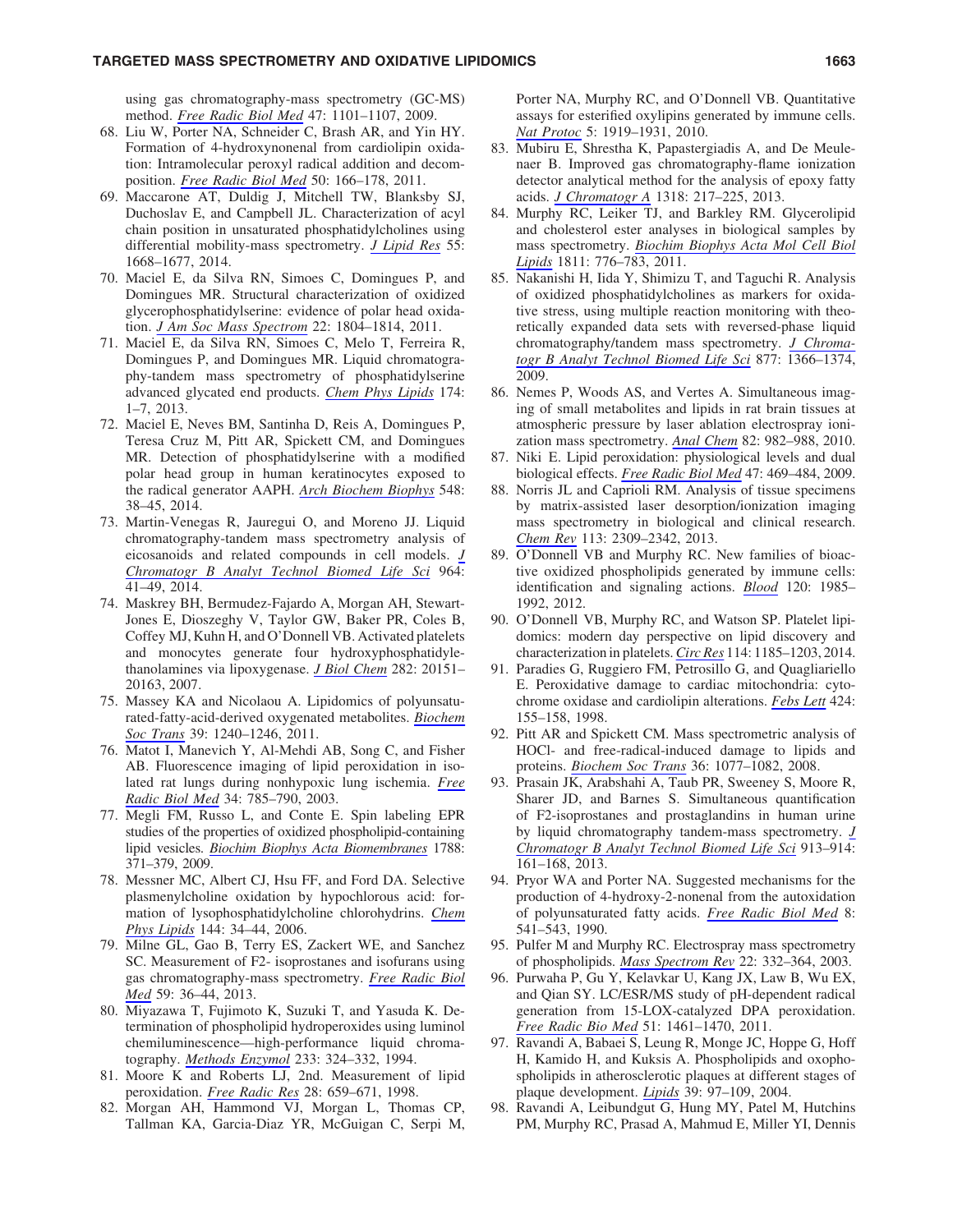EA, Witztum JL, and Tsimikas S. Release and capture of bioactive oxidized phospholipids and oxidized cholesteryl esters during percutaneous coronary and peripheral arterial interventions in humans. *[J Am Coll Cardiol](http://online.liebertpub.com/action/showLinks?pmid=24613321&crossref=10.1016%2Fj.jacc.2014.01.055)* 63: 1961– 1971, 2014.

- 99. Reis A, Domingues P, and Domingues MR. Structural motifs in primary oxidation products of palmitoyl-arachidonoyl-phosphatidylcholines by LC-MS/MS. *[J Mass](http://online.liebertpub.com/action/showLinks?pmid=24259209&crossref=10.1002%2Fjms.3280) [Spectrom](http://online.liebertpub.com/action/showLinks?pmid=24259209&crossref=10.1002%2Fjms.3280)* 48: 1207–1216, 2013.
- 100. Reis A, Rudnitskaya A, Blackburn GJ, Mohd Fauzi N, Pitt AR, and Spickett CM. A comparison of five lipid extraction solvent systems for lipidomic studies of human LDL. *[J Lipid Res](http://online.liebertpub.com/action/showLinks?pmid=23670529&crossref=10.1194%2Fjlr.M034330)* 54: 1812–1824, 2013.
- 101. Reis A, Rudnitskaya A, Chariyavilaskul P, Dhaun N, Melville V, Goddard J, Webb DJ, Pitt AR, and Spickett CM. Top-down lipidomics of low density lipoprotein reveal altered lipid profiles in advanced chronic kidney disease. *[J Lipid Res](http://online.liebertpub.com/action/showLinks?pmid=25424003&crossref=10.1194%2Fjlr.M055624)* 56: 413–422, 2015.
- 102. Reis A and Spickett CM. Chemistry of phospholipid oxidation. *[Biochim Biophys Acta](http://online.liebertpub.com/action/showLinks?pmid=22342938&crossref=10.1016%2Fj.bbamem.2012.02.002)* 1818: 2374–2387, 2012.
- 103. Roberts LJ and Morrow JD. Measurement of F-2-isoprostanes as an index of oxidative stress *in vivo*. *[Free](http://online.liebertpub.com/action/showLinks?pmid=10719231&crossref=10.1016%2FS0891-5849%2899%2900264-6) [Radic Biol Med](http://online.liebertpub.com/action/showLinks?pmid=10719231&crossref=10.1016%2FS0891-5849%2899%2900264-6)* 28: 505–513, 2000.
- 104. Roberts LJ, Salomon RG, Morrow JD, and Brame CJ. New developments in the isoprostane pathway: identification of novel highly reactive gamma-ketoaldehydes (isolevuglandins) and characterization of their protein adducts. *[Faseb J](http://online.liebertpub.com/action/showLinks?pmid=10385607)* 13: 1157–1168, 1999.
- 105. Salomon RG. Isolevuglandins, oxidatively truncated phospholipids, and atherosclerosis. *[Ann N Y Acad Sci](http://online.liebertpub.com/action/showLinks?pmid=16037255&crossref=10.1196%2Fannals.1333.040)* 1043: 327–342, 2005.
- 106. Samhan-Arias AK, Ji J, Demidova OM, Sparvero LJ, Feng W, Tyurin V, Tyurina YY, Epperly MW, Shvedova AA, Greenberger JS, Bayir H, Kagan VE, and Amoscato AA. Oxidized phospholipids as biomarkers of tissue and cell damage with a focus on cardiolipin. *[Biochim Biophys](http://online.liebertpub.com/action/showLinks?pmid=22464971&crossref=10.1016%2Fj.bbamem.2012.03.014) [Acta](http://online.liebertpub.com/action/showLinks?pmid=22464971&crossref=10.1016%2Fj.bbamem.2012.03.014)* 1818: 2413–2423, 2012.
- 107. Shidoji Y, Hayashi K, Komura S, Ohishi N, and Yagi K. Loss of molecular interaction between cytochrome c and cardiolipin due to lipid peroxidation. *[Biochem Bioph Res](http://online.liebertpub.com/action/showLinks?pmid=10529366&crossref=10.1006%2Fbbrc.1999.1410) [Commun](http://online.liebertpub.com/action/showLinks?pmid=10529366&crossref=10.1006%2Fbbrc.1999.1410)* 264: 343–347, 1999.
- 108. Shimizu R, Nagai A, Tominaga H, Imura M, Onyango AN, Izumi M, Nakajima S, Tahara S, Kaneko T, and Baba N. A Combination of Molecular Probe-Tandem Electrospray Ionization Mass Spectrometry: A Technique for Tracing Structural Changes in Phospholipid Hydroperoxides. *[Biosci Biotech Bioch](http://online.liebertpub.com/action/showLinks?pmid=19270364&crossref=10.1271%2Fbbb.80672)* 73: 781–784, 2009.
- 109. Shvartsburg AA, Isaac G, Leveque N, Smith RD, and Metz TO. Separation and classification of lipids using differential ion mobility spectrometry. *[J Am Soc Mass](http://online.liebertpub.com/action/showLinks?pmid=21953096&crossref=10.1007%2Fs13361-011-0114-z) [Spectr](http://online.liebertpub.com/action/showLinks?pmid=21953096&crossref=10.1007%2Fs13361-011-0114-z)* 22: 1146–1155, 2011.
- 110. Shvedova AA, Kommineni C, Jeffries BA, Castranova V, Tyurina YY, Tyurin VA, Serbinova EA, Fabisiak JP, and Kagan VE. Redox cycling of phenol induces oxidative stress in human epidermal keratinocytes. *[J Invest Der](http://online.liebertpub.com/action/showLinks?pmid=10651998&crossref=10.1046%2Fj.1523-1747.2000.00865.x)[matol](http://online.liebertpub.com/action/showLinks?pmid=10651998&crossref=10.1046%2Fj.1523-1747.2000.00865.x)* 114: 354–364, 2000.
- 111. Simons B, Kauhanen D, Sylvanne T, Tarasov K, Duchoslav E, and Ekroos K. Shotgun lipidomics by sequential precursor ion fragmentation on a hybrid quadrupole timeof-flight mass spectrometer. *[Metabolites](http://online.liebertpub.com/action/showLinks?pmid=24957374&crossref=10.3390%2Fmetabo2010195)* 2: 195–213, 2012.
- 112. Spalteholz H, Wenske K, and Arnhold J. Interaction of hypohalous acids and heme peroxidases with unsaturated phosphatidylcholines. *[Biofactors](http://online.liebertpub.com/action/showLinks?pmid=16403965&crossref=10.1002%2Fbiof.5520240108)* 24: 67–76, 2005.
- 113. Sparvero LJ, Amoscato AA, Dixon CE, Long JB, Kochanek PM, Pitt BR, Bayir H, and Kagan VE. Mapping of phospholipids by MALDI imaging (MALDI-MSI): realities and expectations. *[Chem Phys Lipids](http://online.liebertpub.com/action/showLinks?pmid=22692104&crossref=10.1016%2Fj.chemphyslip.2012.06.001)* 165: 545–562, 2012.
- 114. Sparvero LJ, Amoscato AA, Kochanek PM, Pitt BR, Kagan VE, and Bayir H. Mass-spectrometry based oxidative lipidomics and lipid imaging: applications in traumatic brain injury. *[J Neurochem](http://online.liebertpub.com/action/showLinks?pmid=20950335&crossref=10.1111%2Fj.1471-4159.2010.07055.x)* 115: 1322–1336, 2010.
- 115. Spickett CM. The lipid peroxidation product 4-hydroxy-2 nonenal: Advances in chemistry and analysis. *[Redox Biol](http://online.liebertpub.com/action/showLinks?pmid=24024147&crossref=10.1016%2Fj.redox.2013.01.007)* 1: 145–152, 2013.
- 116. Spickett CM and Dever G. Studies of phospholipid oxidation by electrospray mass spectrometry: from analysis in cells to biological effects. *[Biofactors](http://online.liebertpub.com/action/showLinks?pmid=16403960&crossref=10.1002%2Fbiof.5520240103)* 24: 17–31, 2005.
- 117. Spickett CM and Fauzi NM. Analysis of oxidized and chlorinated lipids by mass spectrometry and relevance to signalling. *[Biochem Soc Trans](http://online.liebertpub.com/action/showLinks?pmid=21936795&crossref=10.1042%2FBST0391233)* 39: 1233–1239, 2011.
- 118. Spickett CM, Pitt AR, and Brown AJ. Direct observation of lipid hydroperoxides in phospholipid vesicles by electrospray mass spectrometry. *[Free Radic Biol Med](http://online.liebertpub.com/action/showLinks?pmid=9741599&crossref=10.1016%2FS0891-5849%2898%2900074-4)* 25: 613–620, 1998.
- 119. Spickett CM, Reis A, and Pitt AR. Identification of oxidized phospholipids by electrospray ionization mass spectrometry and LC-MS using a QQLIT instrument. *[Free](http://online.liebertpub.com/action/showLinks?pmid=21983435&crossref=10.1016%2Fj.freeradbiomed.2011.09.003) [Radic Biol Med](http://online.liebertpub.com/action/showLinks?pmid=21983435&crossref=10.1016%2Fj.freeradbiomed.2011.09.003)* 51: 2133–2149, 2011.
- 120. Spickett CM, Wiswedel I, Siems W, Zarkovic K, and Zarkovic N. Advances in methods for the determination of biologically relevant lipid peroxidation products. *[Free](http://online.liebertpub.com/action/showLinks?pmid=20836661&crossref=10.3109%2F10715762.2010.498476) [Radic Res](http://online.liebertpub.com/action/showLinks?pmid=20836661&crossref=10.3109%2F10715762.2010.498476)* 44: 1172–1202, 2010.
- 121. Strassburg K, Huijbrechts AML, Kortekaas KA, Lindeman JH, Pedersen TL, Dane A, Berger R, Brenkman A, Hankemeier T, van Duynhoven J, Kalkhoven E, Newman JW, and Vreeken RJ. Quantitative profiling of oxylipins through comprehensive LC-MS/MS analysis: application in cardiac surgery. *[Anal Bioanal Chem](http://online.liebertpub.com/action/showLinks?pmid=22814969&crossref=10.1007%2Fs00216-012-6226-x)* 404: 1413–1426, 2012.
- 122. Stubiger G, Belgacem O, Rehulka P, Bicker W, Binder BR, and Bochkov V. Analysis of oxidized phospholipids by MALDI mass spectrometry using 6-Aza-2-thiothymine together with matrix additives and disposable target surfaces. *[Anal Chem](http://online.liebertpub.com/action/showLinks?pmid=20533831&crossref=10.1021%2Fac100280p)* 82: 5502–5510, 2010.
- 123. Stubiger G, Wuczkowski M, Bicker W, and Belgacem O. Nanoparticle-Based Detection of Oxidized Phospholipids by MALDI Mass Spectrometry: [Nano-MALDI Approach.](http://online.liebertpub.com/action/showLinks?pmid=24914456&crossref=10.1021%2Fac500719u) *[Anal Chem](http://online.liebertpub.com/action/showLinks?pmid=24914456&crossref=10.1021%2Fac500719u)* 86: 6401–6409, 2014.
- 124. Stutts WL, Menger RF, Kiss A, Heeren RMA, and Yost RA. Characterization of Phosphatidylcholine Oxidation Products by MALDI MSn. *[Anal Chem](http://online.liebertpub.com/action/showLinks?pmid=24180376&crossref=10.1021%2Fac402400f)* 85: 11410–11419, 2013.
- 125. Subbanagounder G, Deng Y, Borromeo C, Dooley AN, Berliner JA, and Salomon RG. Hydroxy alkenal phospholipids regulate inflammatory functions of endothelial cells. *[Vascul Pharmacol](http://online.liebertpub.com/action/showLinks?pmid=12449016&crossref=10.1016%2FS1537-1891%2802%2900170-2)* 38: 201–209, 2002.
- 126. Taguchi R, Houjou T, Nakanishi H, Yamazaki T, Ishida M, Imagawa M, and Shimizu T. Focused lipidomics by tandem mass spectrometry. *[J Chromatogr B Analyt](http://online.liebertpub.com/action/showLinks?pmid=15990370&crossref=10.1016%2Fj.jchromb.2005.06.005) [Technol Biomed Life Sci](http://online.liebertpub.com/action/showLinks?pmid=15990370&crossref=10.1016%2Fj.jchromb.2005.06.005)* 823: 26–36, 2005.
- 127. Taleb A, Witztum JL, and Tsimikas S. Oxidized phospholipids on apoB-100-containing lipoproteins: a biomarker predicting cardiovascular disease and cardiovascular events. *[Biomark Med](http://online.liebertpub.com/action/showLinks?pmid=22003918&crossref=10.2217%2Fbmm.11.60)* 5: 673–694, 2011.
- 128. Tam VC. Lipidomic profiling of bioactive lipids by mass spectrometry during microbial infections. *[Semin Immunol](http://online.liebertpub.com/action/showLinks?pmid=24084369&crossref=10.1016%2Fj.smim.2013.08.006)* 25: 240–248, 2013.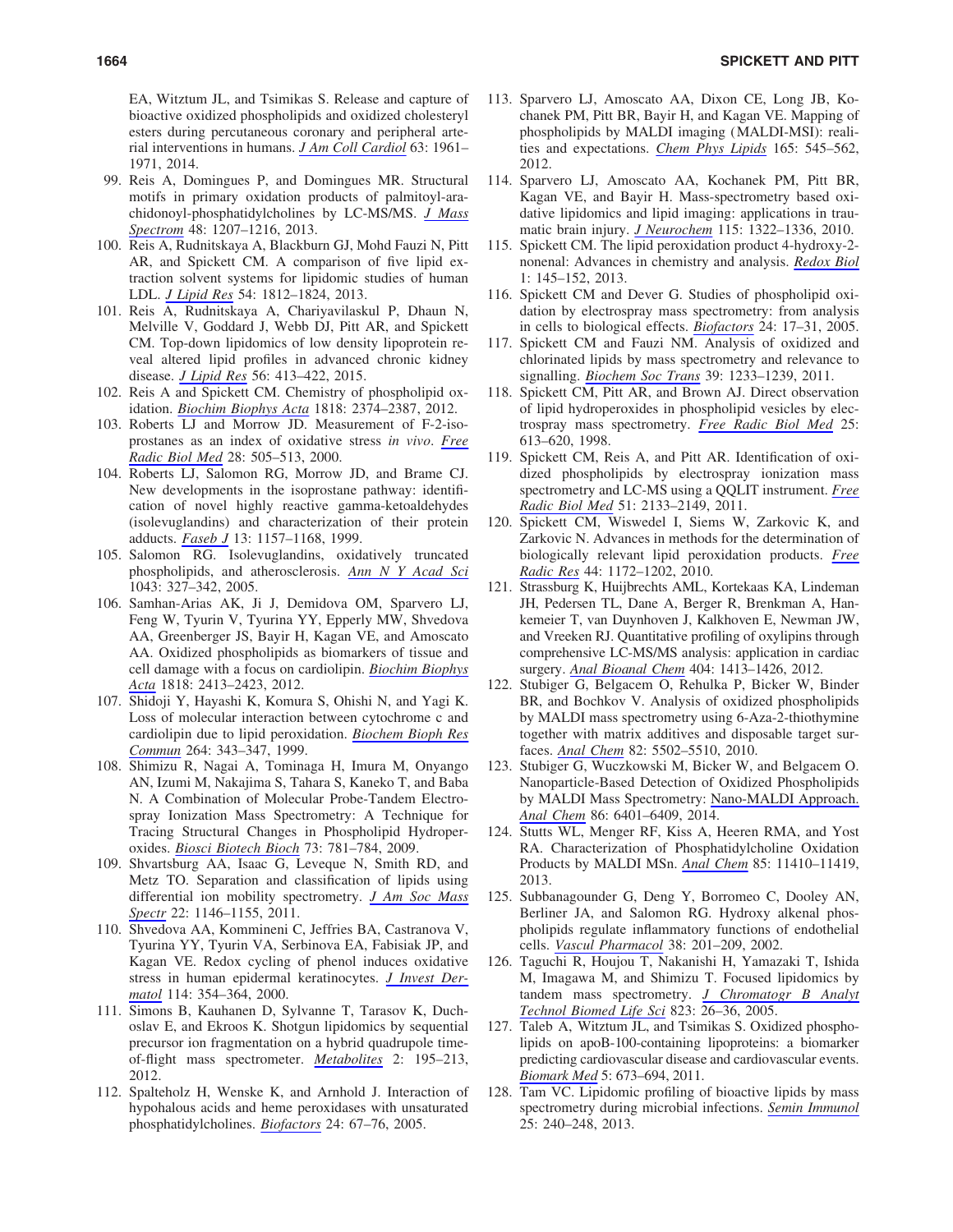## TARGETED MASS SPECTROMETRY AND OXIDATIVE LIPIDOMICS NARROLL 2000 1665

- 129. Tam VC, Quehenberger O, Oshansky CM, Suen R, Armando AM, Treuting PM, Thomas PG, Dennis EA, and Aderem A. Lipidomic profiling of influenza infection identifies mediators that induce and resolve inflammation. *[Cell](http://online.liebertpub.com/action/showLinks?pmid=23827684&crossref=10.1016%2Fj.cell.2013.05.052)* 154: 213–227, 2013.
- 130. Tsikas D and Suchy MT. Assessment of urinary F-2 isoprostanes in experimental and clinical studies: mass spectrometry versus ELISA. *[Hypertension](http://online.liebertpub.com/action/showLinks?pmid=22753209&crossref=10.1161%2FHYPERTENSIONAHA.112.199315)* 60: E14–E14, 2012.
- 131. Tyurin VA, Tyurina Y, Jung MY, Tungekar MA, Wasserloos KJ, Bayir H, Greenberger JS, Kochanek PM, Shvedova AA, Pitt B, and Kagan VE. Mass-spectrometric analysis of hydroperoxy- and hydroxy-derivatives of cardiolipin and phosphatidylserine in cells and tissues induced by pro-apoptotic and pro-inflammatory stimuli. *[J](http://online.liebertpub.com/action/showLinks?crossref=10.1016%2Fj.jchromb.2009.03.007) [Chromatogr B](http://online.liebertpub.com/action/showLinks?crossref=10.1016%2Fj.jchromb.2009.03.007)* 877: 2863–2872, 2009.
- 132. Tyurina YY, Domingues RM, Tyurin VA, Maciel E, Domingues P, Amoscato AA, Bayir H, and Kagan VE. Characterization of cardiolipins and their oxidation products by LC-MS analysis. *[Chem Phys Lipids](http://online.liebertpub.com/action/showLinks?pmid=24333544&crossref=10.1016%2Fj.chemphyslip.2013.12.003)* 179: 3–10, 2014.
- 133. Tyurina YY, Kisin ER, Murray A, Tyurin VA, Kapralova VI, Sparvero LJ, Amoscato AA, Samhan-Arias AK, Swedin L, Lahesmaa R, Fadeel B, Shvedova AA, and Kagan VE. Global phospholipidomics analysis reveals selective pulmonary peroxidation profiles upon inhalation of single-walled carbon nanotubes. *[Acs Nano](http://online.liebertpub.com/action/showLinks?pmid=21800898&crossref=10.1021%2Fnn202201j)* 5: 7342– 7353, 2011.
- 134. Tyurina YY, Poloyac SM, Tyurin VA, Kapralov AA, Jiang J, Anthonymuthu TS, Kapralova VI, Vikulina AS, Jung MY, Epperly MW, Mohammadyani D, Klein-Seetharaman J, Jackson TC, Kochanek PM, Pitt BR, Greenberger JS, Vladimirov YA, Bayir H, and Kagan VE. A mitochondrial pathway for biosynthesis of lipid mediators. *[Nat Chem](http://online.liebertpub.com/action/showLinks?pmid=24848241&crossref=10.1038%2Fnchem.1924)* 6: 542–552, 2014.
- 135. Tyurina YY, Tyurin VA, Kaynar AM, Kapralova VI, Wasserloos K, Li J, Mosher M, Wright L, Wipf P, Watkins S, Pitt BR, and Kagan VE. Oxidative lipidomics of hyperoxic acute lung injury: mass spectrometric characterization of cardiolipin and phosphatidylserine peroxidation. *[Am J Physiol Lung Cell Mol Physiol](http://online.liebertpub.com/action/showLinks?pmid=20418384&crossref=10.1152%2Fajplung.00035.2010)* 299: L73–L85, 2010.
- 136. Uchikata T, Matsubara A, Nishiumi S, Yoshida M, Fukusaki E, and Bamba T. Development of oxidized phosphatidylcholine isomer profiling method using supercritical fluid chromatography/tandem mass spectrometry. *[J Chromatogr A](http://online.liebertpub.com/action/showLinks?pmid=22717033&crossref=10.1016%2Fj.chroma.2012.05.083)* 1250: 205–211, 2012.
- 137. Ungvari Z, Bailey-Downs L, Gautam T, Sosnowska D, Wang M, Monticone RE, Telljohann R, Pinto JT, de Cabo R, Sonntag WE, Lakatta EG, and Csiszar A. Age-associated vascular oxidative stress, Nrf2 dysfunction, and NF- {kappa}B activation in the nonhuman primate Macaca mulatta. *[J Gerontol A Biol Sci Med Sci](http://online.liebertpub.com/action/showLinks?pmid=21622983&crossref=10.1093%2Fgerona%2Fglr092)* 66: 866–875, 2011.
- 138. Vichi S, Cortes-Francisco N, and Caixach J. Ultrahigh resolution mass spectrometry and accurate mass measurements for high-throughput food lipids profiling. *[J](http://online.liebertpub.com/action/showLinks?pmid=22972786&crossref=10.1002%2Fjms.3017) [Mass Spectrom](http://online.liebertpub.com/action/showLinks?pmid=22972786&crossref=10.1002%2Fjms.3017)* 47: 1177–1190, 2012.
- 139. Wang ZY, Ciabattoni G, Creminon C, Lawson J, Fitzgerald GA, Patrono C, and Maclouf J. Immunological Characterization of Urinary 8-Epi-Prostaglandin F2-Alpha Excretion in Man. *J Pharmacol Exp Ther* 275: 94–100, 1995.
- 140. Watson AD, Leitinger N, Navab M, Faull KF, Horkko S, Witztum JL, Palinski W, Schwenke D, Salomon RG, Sha

W, Subbanagounder G, Fogelman AM, and Berliner JA. Structural identification by mass spectrometry of oxidized phospholipids in minimally oxidized low density lipoprotein that induce monocyte/endothelial interactions and evidence for their presence *in vivo*. *[J Biol Chem](http://online.liebertpub.com/action/showLinks?pmid=9153208&crossref=10.1074%2Fjbc.272.21.13597)* 272: 13597–13607, 1997.

- 141. Watson AD, Subbanagounder G, Welsbie DS, Faull KF, Navab M, Jung ME, Fogelman AM, and Berliner JA. Structural identification of a novel pro-inflammatory epoxyisoprostane phospholipid in mildly oxidized low density lipoprotein. *[J Biol Chem](http://online.liebertpub.com/action/showLinks?pmid=10455151&crossref=10.1074%2Fjbc.274.35.24787)* 274: 24787–24798, 1999.
- 142. Wenk MR. Lipidomics: new tools and applications. *[Cell](http://online.liebertpub.com/action/showLinks?pmid=21145456&crossref=10.1016%2Fj.cell.2010.11.033)* 143: 888–895, 2010.
- 143. Wolff SP. Ferrous ion oxidation in presence of ferric ion indicator xylenol orange for measurement of hydroperoxides. *[Method Enzymol](http://online.liebertpub.com/action/showLinks?crossref=10.1016%2FS0076-6879%2894%2933021-2)* 233: 182–189, 1994.
- 144. Woods AS and Jackson SN. The application and potential of ion mobility mass spectrometry in imaging MS with a focus on lipids. *[Methods Mol Biol](http://online.liebertpub.com/action/showLinks?pmid=20680586&crossref=10.1007%2F978-1-60761-746-4_5)* 656: 99–111, 2010.
- 145. Yamada T, Uchikata T, Sakamoto S, Yokoi Y, Nishiumi S, Yoshida M, Fukusaki E, and Bamba T. Supercritical fluid chromatography/Orbitrap mass spectrometry based lipidomics platform coupled with automated lipid identification software for accurate lipid profiling. *[J Chroma](http://online.liebertpub.com/action/showLinks?pmid=23809844&crossref=10.1016%2Fj.chroma.2013.05.057)[togr A](http://online.liebertpub.com/action/showLinks?pmid=23809844&crossref=10.1016%2Fj.chroma.2013.05.057)* 1301: 237–242, 2013.
- 146. Yamamoto Y. Chemiluminescence-based high-performance liquid chromatography assay of lipid hydroperoxides. *[Methods Enzymol](http://online.liebertpub.com/action/showLinks?pmid=8015466&crossref=10.1016%2FS0076-6879%2894%2933036-0)* 233: 319–324, 1994.
- 147. Yang J, Schmelzer K, Georgi K, and Hammock BD. Quantitative profiling method for oxylipin metabolome by liquid chromatography electrospray ionization tandem mass spectrometry. *[Anal Chem](http://online.liebertpub.com/action/showLinks?pmid=19715299&crossref=10.1021%2Fac901282n)* 81: 8085–8093, 2009.
- 148. Yang L, Latchoumycandane C, McMullen MR, Pratt BT, Zhang R, Papouchado BG, Nagy LE, Feldstein AE, and McIntyre TM. Chronic alcohol exposure increases circulating bioactive oxidized phospholipids. *[J Biol Chem](http://online.liebertpub.com/action/showLinks?pmid=20460374&crossref=10.1074%2Fjbc.M110.119982)* 285: 22211–22220, 2010.
- 149. Yin H, Cox BE, Liu W, Porter NA, Morrow JD, and Milne GL. Identification of intact oxidation products of glycerophospholipids *in vitro* and *in vivo* using negative ion electrospray iontrap mass spectrometry. *[J Mass Spectrom](http://online.liebertpub.com/action/showLinks?pmid=19125398&crossref=10.1002%2Fjms.1542)* 44: 672–680, 2009.
- 150. Yoshida Y, Kodai S, Takemura S, Minamiyama Y, and Niki E. Simultaneous measurement of F2-isoprostane, hydroxyoctadecadienoic acid, hydroxyeicosatetraenoic acid, and hydroxycholesterols from physiological samples. *[Anal Biochem](http://online.liebertpub.com/action/showLinks?pmid=18482573&crossref=10.1016%2Fj.ab.2008.04.028)* 379: 105–115, 2008.
- 151. Yurkova R, Huster D, and Arnhold J. Free radical fragmentation of cardiolipin by cytochrome c. *[Chem Phys](http://online.liebertpub.com/action/showLinks?pmid=18983994&crossref=10.1016%2Fj.chemphyslip.2008.09.005) [Lipids](http://online.liebertpub.com/action/showLinks?pmid=18983994&crossref=10.1016%2Fj.chemphyslip.2008.09.005)* 158: 16–21, 2009.
- 152. Zemski Berry KA, Turner WW, VanNieuwenhze MS, and Murphy RC. Stable isotope labeled 4-(dimethylamino) benzoic acid derivatives of glycerophosphoethanolamine lipids. *[Anal Chem](http://online.liebertpub.com/action/showLinks?pmid=20337376&crossref=10.1021%2Fac900583a)* 81: 6633–6640, 2009.
- 153. Zemski Berry KA, Turner WW, VanNieuwenhze MS, and Murphy RC. Characterization of oxidized phosphatidylethanolamine derived from RAW 264.7 cells using 4- (dimethylamino)benzoic acid derivatives. *Eur J Mass Spectrom (Chichester, Eng)* 16: 463–470, 2010.
- 154. Zivkovic AM, Yang J, Georgi K, Hegedus C, Nording ML, O'Sullivan A, German JB, Hogg RJ, Weiss RH, Bay C, and Hammock BD. Serum oxylipin profiles in IgA nephropathy patients reflect kidney functional alterations. *[Metabolomics](http://online.liebertpub.com/action/showLinks?pmid=23833568&crossref=10.1007%2Fs11306-012-0417-5)* 8: 1102–1113, 2012.